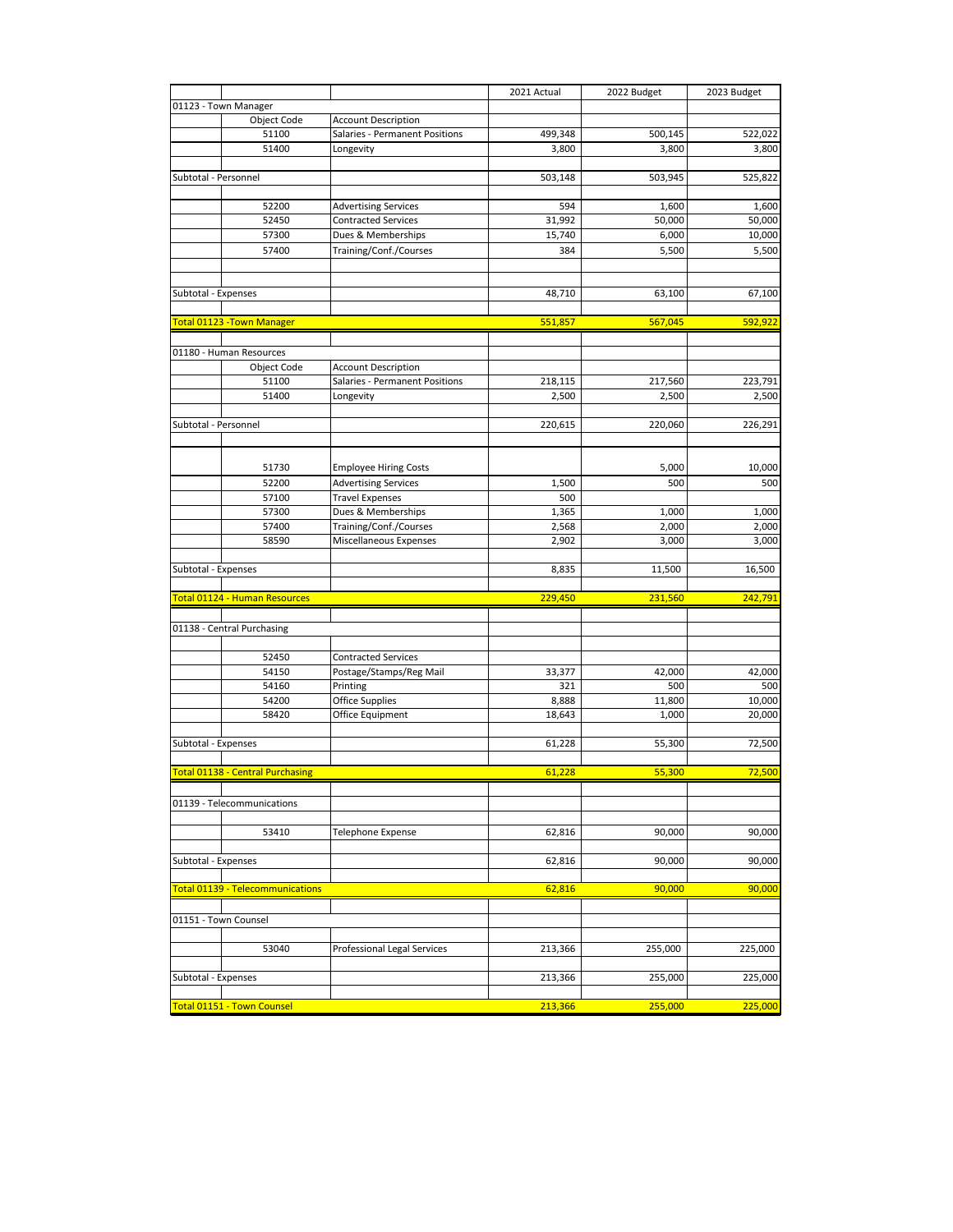|                                              |                |                                           | 2021 Actual     | 2022 Budget    | 2023 Budget  |
|----------------------------------------------|----------------|-------------------------------------------|-----------------|----------------|--------------|
|                                              |                |                                           |                 |                |              |
| 01155 - Management Information Systems       |                |                                           |                 |                |              |
|                                              |                |                                           |                 |                |              |
|                                              | 51100          | Sal Permanent Position                    | 382,924         | 370,963        | 377,829      |
|                                              | 51400          | Longevity                                 | 4,400           | 4,400          | 4,400        |
| Subtotal - Personnel                         |                |                                           | 387,324         | 375,363        | 382,229      |
|                                              |                |                                           |                 |                |              |
|                                              | 52450          | <b>Contracted Services</b>                | 195,500         | 185,000        | 188,700      |
|                                              | 57100          | <b>Travel Expenses</b>                    | 729             | 1,000          | 1,000        |
|                                              | 58500          | Purchases of Equipment                    | 4,645           | 20,000         | 20,000       |
| Subtotal - Expenses                          |                |                                           | 200,875         | 206,000        | 209,700      |
|                                              |                |                                           |                 |                |              |
| Total 01151 - Management Information Systems |                |                                           | 588,199         | 581,363        | 591,929      |
|                                              |                |                                           |                 |                |              |
| 01161 - Town Clerk                           |                |                                           |                 |                |              |
|                                              | 51100          | Sal Permanent Position                    | 140,202         | 140,196        | 144,399      |
|                                              | 51400          | Longevity                                 | 1,200           | 1,200          | 2,300        |
|                                              |                |                                           |                 |                |              |
| Subtotal - Personnel                         |                |                                           | 141,402         | 141,396        | 146,699      |
|                                              |                |                                           |                 |                |              |
|                                              | 52410          | Maint. Service Contracts                  | 250             | 300            | 300          |
|                                              | 52450<br>54560 | <b>Contracted Services</b>                | 10,270<br>1,234 | 6,000<br>2,500 | 10,000       |
|                                              | 57100          | Dog Licensing Supplies<br>In-State Travel |                 | 250            | 2,500<br>250 |
|                                              | 57300          | Dues & Membership                         | 520             | 600            | 600          |
|                                              | 57400          | Training/Conf./Courses                    | 15              | 1,700          | 1,700        |
|                                              |                |                                           |                 |                |              |
| Subtotal - Expenses                          |                |                                           | 12,289          | 11,350         | 15,350       |
|                                              |                |                                           |                 |                |              |
| Total 01161 - Town Clerk                     |                |                                           | 153,691         | 152,746        | 162,049      |
| 01162 - Elections                            |                |                                           |                 |                |              |
|                                              |                |                                           |                 |                |              |
|                                              |                |                                           |                 |                |              |
|                                              | 51200          | Part-Time positions                       | 21,591          | 16,000         | 27,765       |
| Subtotal Personnel                           |                |                                           | 21,591          | 16,000         | 27,765       |
|                                              |                |                                           |                 |                |              |
|                                              | 52450          | <b>Contracted Services</b>                | 24,192          | 14,000         | 27,350       |
|                                              | 55800          | Misc. Supplies                            | 4,610           | 5,600          | 5,600        |
|                                              | 57100          | <b>Travel Expenses</b>                    |                 | 150            | 150          |
| <b>Subtotal Expenses</b>                     |                |                                           | 28,801          | 19,750         | 33,100       |
|                                              |                |                                           |                 |                |              |
| Offset: State Election Grant                 |                |                                           |                 | (5,750)        | (5,750)      |
|                                              |                |                                           |                 |                |              |
| Total 01162 - Elections                      |                |                                           | 50,392          | 30,000         | 55,115       |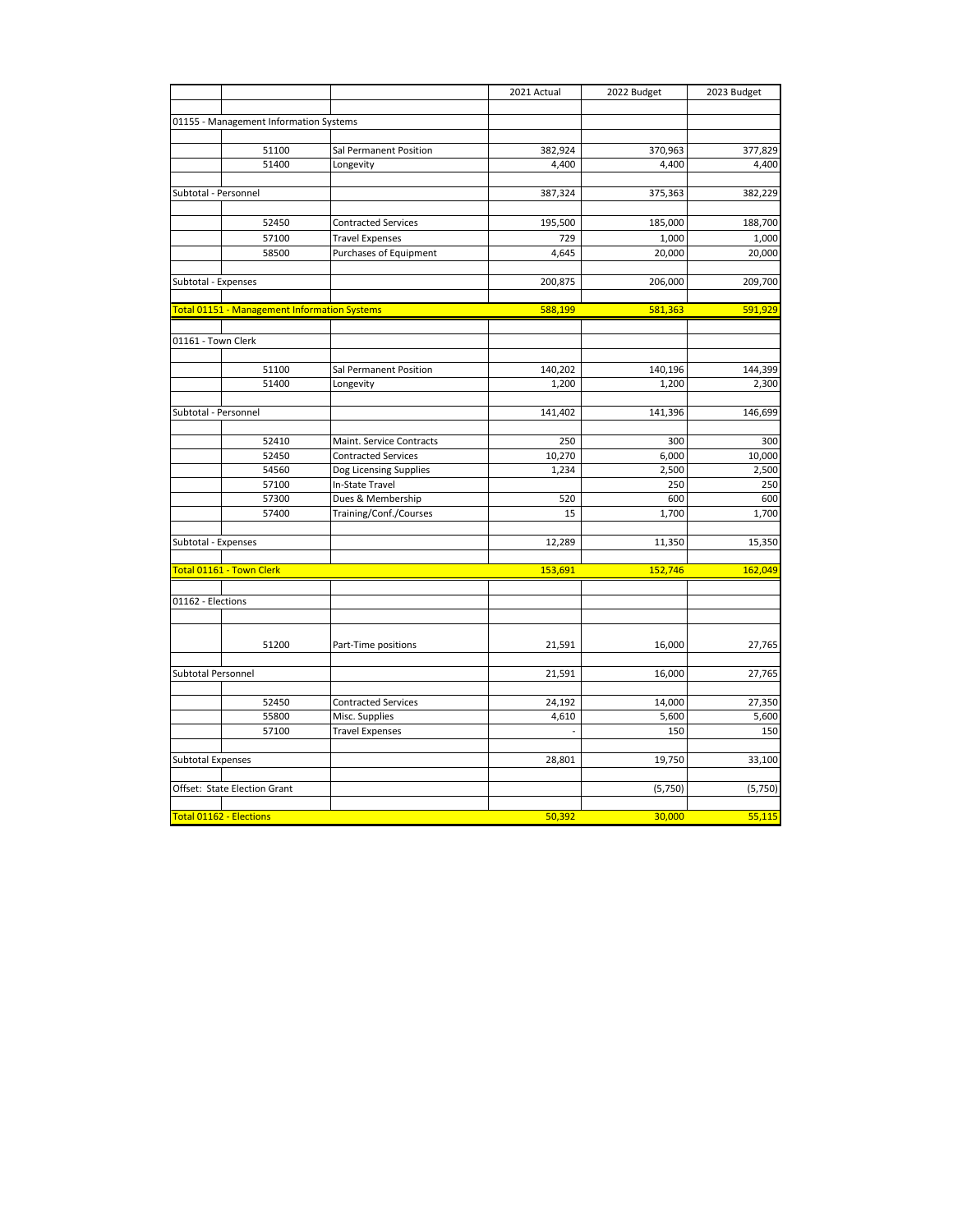|                                |                                   |                                              | 2021 Actual | 2022 Budget  | 2023 Budget   |
|--------------------------------|-----------------------------------|----------------------------------------------|-------------|--------------|---------------|
|                                |                                   |                                              |             |              |               |
|                                | 01163 - Board of Registrars       |                                              |             |              |               |
|                                |                                   |                                              |             |              |               |
|                                | 52450<br>55800                    | <b>Contracted Services</b><br>Misc. Supplies | 8,240       | 7,590<br>650 | 10,000<br>650 |
|                                |                                   |                                              |             |              |               |
| Subtotal - Expenses            |                                   |                                              | 8,240       | 8,240        | 10,650        |
|                                |                                   |                                              |             |              |               |
|                                | Total 01163 - Board of Registrars |                                              | 8,240       | 8,240        | 10,650        |
|                                |                                   |                                              |             |              |               |
| Finance                        |                                   |                                              |             |              |               |
|                                | 01135 - Town Accountant           |                                              |             |              |               |
|                                |                                   |                                              |             |              |               |
|                                | Object Code                       | Position Control #/Category                  |             |              |               |
|                                |                                   |                                              |             |              |               |
|                                | 51100                             | <b>Permanent Positions</b>                   | 81,863      | 91,598       | 161,033       |
|                                | 51400                             | Longevity                                    |             | 1,000        | 2,000         |
|                                |                                   |                                              |             |              |               |
| Subtotal - Personnel           |                                   |                                              | 81,863      | 92,598       | 163,033       |
|                                |                                   |                                              |             |              |               |
|                                | 52450                             | <b>Contracted Services</b>                   | 37,000      | 54,500       | 45,000        |
|                                | 54200                             | <b>Office Supplies</b>                       | 140         |              |               |
|                                | 57300                             | Dues & Membership                            | 482         | 750          | 750           |
|                                | 57400                             | Training/Conf./Courses                       | 2,598       | 2,500        | 3,000         |
|                                |                                   |                                              |             |              |               |
| Subtotal - Expenses            |                                   |                                              | 40,219      | 57,750       | 48,750        |
|                                | Total 01135 - Town Accountant     |                                              | 122,082     | 150,348      | 211,783       |
|                                |                                   |                                              |             |              |               |
| 01141 - Assessors              |                                   |                                              |             |              |               |
|                                |                                   |                                              |             |              |               |
|                                | 51100                             | <b>Permanent Positions</b>                   | 183,961     | 184,423      | 189,139       |
|                                | 51400                             | Longevity                                    | 4,000       | 4,000        | 4,000         |
|                                |                                   |                                              |             |              |               |
| Subtotal - Personnel           |                                   |                                              | 187,961     | 188,423      | 193,139       |
|                                | 52420                             | Computer/Sftwr Maint Con                     | 11,665      | 11,666       | 11,666        |
|                                | 52450                             | <b>Contracted Services</b>                   | 25,595      | 20,500       | 20,500        |
|                                | 57300                             | Dues & Membership                            | 300         | 300          | 300           |
|                                | 57400                             | Training/Conf./Courses                       | 502         | 2,400        | 2,400         |
|                                | 57401                             | Revaluations                                 |             |              |               |
|                                |                                   |                                              |             |              |               |
| Subtotal - Expenses            |                                   |                                              | 38,062      | 34,866       | 34,866        |
|                                |                                   |                                              |             |              |               |
| <b>Total 01141 - Assessors</b> |                                   |                                              | 226,022     | 223,289      | 228,005       |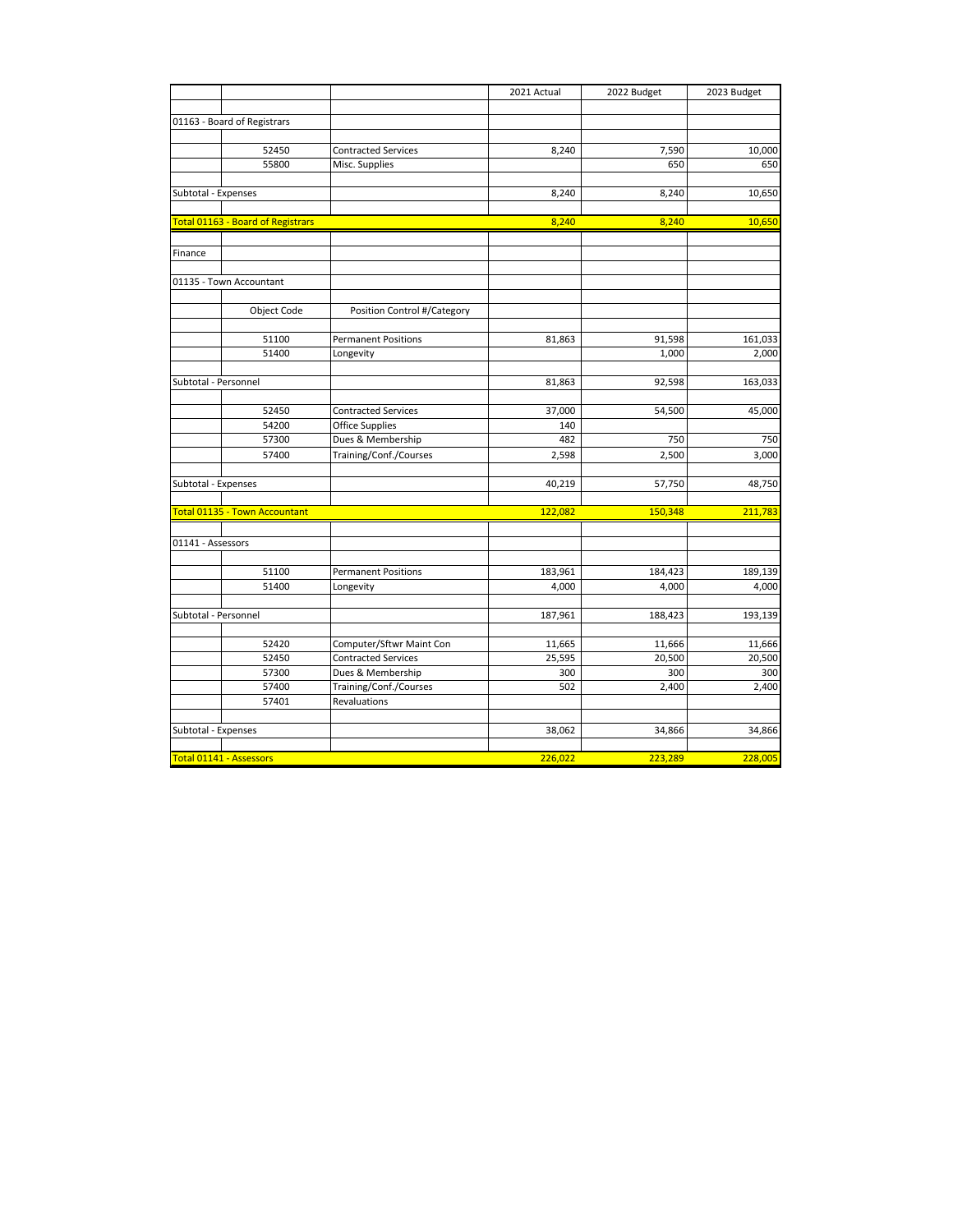| 01145 - Treasurer and Collector<br><b>Permanent Positions</b><br>166,030<br>165,859<br>51100<br>51400<br>1,550<br>1,100<br>2,100<br>Longevity<br>Subtotal - Personnel<br>166,959<br>175,573<br>167,580<br>52300<br>Note & Bond Fees<br>4,900<br>200<br>4,900<br>52200<br>822<br><b>Advertising Services</b><br>1,000<br>1,000<br>53190<br>Legal Services<br>5,253<br>5,000<br>10,000<br>54000<br>Supplies<br>1,500<br>1,500<br>294<br>Interest on Refunds<br>57010<br>1,500<br>1,500<br>460<br>57300<br>Dues & Membership<br>460<br>200<br>57400<br>Training/Conf./Courses<br>2,000<br>80<br>2,000<br>57800<br>Miscellaneous Expenses<br>2,400<br>Subtotal - Expenses<br>23,760<br>6,849<br>16,360<br><b>Total 01145 - Treasurer and Collector</b><br>174,429<br>183,319<br>199,333<br>01171 - Conservation Commission<br><b>Permanent Position</b><br>51100<br>69,084<br>68,985<br>51400<br>1,000<br>Longevity<br>Subtoatl - Personnel<br>70,084<br>68,985<br>65,000<br>52200<br>Advertising<br>47<br>52450<br><b>Contracted Services</b><br>300<br>0<br>10,000<br>57100<br><b>Travel Expenses</b><br>300<br>300<br>57300<br>Dues & Membership<br>665<br>665<br>Training/Conf./Courses<br>500<br>500<br>57400<br>265<br>Subtotal - Expenses<br>612<br>1,465<br>11,465<br>Total 01171 - Conservation Commission<br>70,697<br>70,450<br>76,465<br>01175 - Planning & Zoning Board of Appeals<br>51100<br><b>Permanent Position</b><br>154,628<br>154,400<br>166,094<br>51400<br>Longevity<br>Subtotal - Personnel<br>154,628<br>154,400<br>166,094<br>52200<br><b>Advertising Services</b><br>1,400<br>1,400<br>15,000<br>15,000<br>52450<br><b>Contracted Services</b><br>12,243<br>54110<br>Mapping/Blue Print Supplies<br>750<br>750<br>54200<br><b>Office Supplies</b><br>54600<br>Reference Books/Material<br>276<br>500<br>750<br>57100<br><b>Travel Expenses</b><br>600<br>600<br>57300<br>Dues & Membership<br>462<br>1,200<br>1,200<br>Training/Conf./Courses<br>2,000<br>57400<br>1,070<br>2,000<br>$5***$<br>Repairs & Maintenance - Charging Stations<br>1,000<br>Subtotal - Expenses<br>14,051<br>21,450<br>22,700<br>Total 01175 - Planning & Zoning Board of Appeals<br>168,679<br>175,850<br>188,794<br>01172 - Open Space & Recreation<br>Misc. Supplies<br>55800<br>29<br>400<br>400<br>57300<br>Dues & Membership<br>50<br>50<br>50<br>Subtotal - Expenses<br>79<br>450<br>450<br>450<br>Total 01172 - Open Space and Recreation<br>79<br>450 |  | 2021 Actual | 2022 Budget | 2023 Budget |
|-----------------------------------------------------------------------------------------------------------------------------------------------------------------------------------------------------------------------------------------------------------------------------------------------------------------------------------------------------------------------------------------------------------------------------------------------------------------------------------------------------------------------------------------------------------------------------------------------------------------------------------------------------------------------------------------------------------------------------------------------------------------------------------------------------------------------------------------------------------------------------------------------------------------------------------------------------------------------------------------------------------------------------------------------------------------------------------------------------------------------------------------------------------------------------------------------------------------------------------------------------------------------------------------------------------------------------------------------------------------------------------------------------------------------------------------------------------------------------------------------------------------------------------------------------------------------------------------------------------------------------------------------------------------------------------------------------------------------------------------------------------------------------------------------------------------------------------------------------------------------------------------------------------------------------------------------------------------------------------------------------------------------------------------------------------------------------------------------------------------------------------------------------------------------------------------------------------------------------------------------------------------------------------------------------------------------------------------------------------------------------------------------------------------------------------------------------------------|--|-------------|-------------|-------------|
|                                                                                                                                                                                                                                                                                                                                                                                                                                                                                                                                                                                                                                                                                                                                                                                                                                                                                                                                                                                                                                                                                                                                                                                                                                                                                                                                                                                                                                                                                                                                                                                                                                                                                                                                                                                                                                                                                                                                                                                                                                                                                                                                                                                                                                                                                                                                                                                                                                                                 |  |             |             |             |
|                                                                                                                                                                                                                                                                                                                                                                                                                                                                                                                                                                                                                                                                                                                                                                                                                                                                                                                                                                                                                                                                                                                                                                                                                                                                                                                                                                                                                                                                                                                                                                                                                                                                                                                                                                                                                                                                                                                                                                                                                                                                                                                                                                                                                                                                                                                                                                                                                                                                 |  |             |             |             |
|                                                                                                                                                                                                                                                                                                                                                                                                                                                                                                                                                                                                                                                                                                                                                                                                                                                                                                                                                                                                                                                                                                                                                                                                                                                                                                                                                                                                                                                                                                                                                                                                                                                                                                                                                                                                                                                                                                                                                                                                                                                                                                                                                                                                                                                                                                                                                                                                                                                                 |  |             |             |             |
|                                                                                                                                                                                                                                                                                                                                                                                                                                                                                                                                                                                                                                                                                                                                                                                                                                                                                                                                                                                                                                                                                                                                                                                                                                                                                                                                                                                                                                                                                                                                                                                                                                                                                                                                                                                                                                                                                                                                                                                                                                                                                                                                                                                                                                                                                                                                                                                                                                                                 |  |             |             | 173,473     |
|                                                                                                                                                                                                                                                                                                                                                                                                                                                                                                                                                                                                                                                                                                                                                                                                                                                                                                                                                                                                                                                                                                                                                                                                                                                                                                                                                                                                                                                                                                                                                                                                                                                                                                                                                                                                                                                                                                                                                                                                                                                                                                                                                                                                                                                                                                                                                                                                                                                                 |  |             |             |             |
|                                                                                                                                                                                                                                                                                                                                                                                                                                                                                                                                                                                                                                                                                                                                                                                                                                                                                                                                                                                                                                                                                                                                                                                                                                                                                                                                                                                                                                                                                                                                                                                                                                                                                                                                                                                                                                                                                                                                                                                                                                                                                                                                                                                                                                                                                                                                                                                                                                                                 |  |             |             |             |
|                                                                                                                                                                                                                                                                                                                                                                                                                                                                                                                                                                                                                                                                                                                                                                                                                                                                                                                                                                                                                                                                                                                                                                                                                                                                                                                                                                                                                                                                                                                                                                                                                                                                                                                                                                                                                                                                                                                                                                                                                                                                                                                                                                                                                                                                                                                                                                                                                                                                 |  |             |             |             |
|                                                                                                                                                                                                                                                                                                                                                                                                                                                                                                                                                                                                                                                                                                                                                                                                                                                                                                                                                                                                                                                                                                                                                                                                                                                                                                                                                                                                                                                                                                                                                                                                                                                                                                                                                                                                                                                                                                                                                                                                                                                                                                                                                                                                                                                                                                                                                                                                                                                                 |  |             |             |             |
|                                                                                                                                                                                                                                                                                                                                                                                                                                                                                                                                                                                                                                                                                                                                                                                                                                                                                                                                                                                                                                                                                                                                                                                                                                                                                                                                                                                                                                                                                                                                                                                                                                                                                                                                                                                                                                                                                                                                                                                                                                                                                                                                                                                                                                                                                                                                                                                                                                                                 |  |             |             |             |
|                                                                                                                                                                                                                                                                                                                                                                                                                                                                                                                                                                                                                                                                                                                                                                                                                                                                                                                                                                                                                                                                                                                                                                                                                                                                                                                                                                                                                                                                                                                                                                                                                                                                                                                                                                                                                                                                                                                                                                                                                                                                                                                                                                                                                                                                                                                                                                                                                                                                 |  |             |             |             |
|                                                                                                                                                                                                                                                                                                                                                                                                                                                                                                                                                                                                                                                                                                                                                                                                                                                                                                                                                                                                                                                                                                                                                                                                                                                                                                                                                                                                                                                                                                                                                                                                                                                                                                                                                                                                                                                                                                                                                                                                                                                                                                                                                                                                                                                                                                                                                                                                                                                                 |  |             |             |             |
|                                                                                                                                                                                                                                                                                                                                                                                                                                                                                                                                                                                                                                                                                                                                                                                                                                                                                                                                                                                                                                                                                                                                                                                                                                                                                                                                                                                                                                                                                                                                                                                                                                                                                                                                                                                                                                                                                                                                                                                                                                                                                                                                                                                                                                                                                                                                                                                                                                                                 |  |             |             |             |
|                                                                                                                                                                                                                                                                                                                                                                                                                                                                                                                                                                                                                                                                                                                                                                                                                                                                                                                                                                                                                                                                                                                                                                                                                                                                                                                                                                                                                                                                                                                                                                                                                                                                                                                                                                                                                                                                                                                                                                                                                                                                                                                                                                                                                                                                                                                                                                                                                                                                 |  |             |             |             |
|                                                                                                                                                                                                                                                                                                                                                                                                                                                                                                                                                                                                                                                                                                                                                                                                                                                                                                                                                                                                                                                                                                                                                                                                                                                                                                                                                                                                                                                                                                                                                                                                                                                                                                                                                                                                                                                                                                                                                                                                                                                                                                                                                                                                                                                                                                                                                                                                                                                                 |  |             |             |             |
|                                                                                                                                                                                                                                                                                                                                                                                                                                                                                                                                                                                                                                                                                                                                                                                                                                                                                                                                                                                                                                                                                                                                                                                                                                                                                                                                                                                                                                                                                                                                                                                                                                                                                                                                                                                                                                                                                                                                                                                                                                                                                                                                                                                                                                                                                                                                                                                                                                                                 |  |             |             |             |
|                                                                                                                                                                                                                                                                                                                                                                                                                                                                                                                                                                                                                                                                                                                                                                                                                                                                                                                                                                                                                                                                                                                                                                                                                                                                                                                                                                                                                                                                                                                                                                                                                                                                                                                                                                                                                                                                                                                                                                                                                                                                                                                                                                                                                                                                                                                                                                                                                                                                 |  |             |             |             |
|                                                                                                                                                                                                                                                                                                                                                                                                                                                                                                                                                                                                                                                                                                                                                                                                                                                                                                                                                                                                                                                                                                                                                                                                                                                                                                                                                                                                                                                                                                                                                                                                                                                                                                                                                                                                                                                                                                                                                                                                                                                                                                                                                                                                                                                                                                                                                                                                                                                                 |  |             |             |             |
|                                                                                                                                                                                                                                                                                                                                                                                                                                                                                                                                                                                                                                                                                                                                                                                                                                                                                                                                                                                                                                                                                                                                                                                                                                                                                                                                                                                                                                                                                                                                                                                                                                                                                                                                                                                                                                                                                                                                                                                                                                                                                                                                                                                                                                                                                                                                                                                                                                                                 |  |             |             |             |
|                                                                                                                                                                                                                                                                                                                                                                                                                                                                                                                                                                                                                                                                                                                                                                                                                                                                                                                                                                                                                                                                                                                                                                                                                                                                                                                                                                                                                                                                                                                                                                                                                                                                                                                                                                                                                                                                                                                                                                                                                                                                                                                                                                                                                                                                                                                                                                                                                                                                 |  |             |             |             |
|                                                                                                                                                                                                                                                                                                                                                                                                                                                                                                                                                                                                                                                                                                                                                                                                                                                                                                                                                                                                                                                                                                                                                                                                                                                                                                                                                                                                                                                                                                                                                                                                                                                                                                                                                                                                                                                                                                                                                                                                                                                                                                                                                                                                                                                                                                                                                                                                                                                                 |  |             |             |             |
|                                                                                                                                                                                                                                                                                                                                                                                                                                                                                                                                                                                                                                                                                                                                                                                                                                                                                                                                                                                                                                                                                                                                                                                                                                                                                                                                                                                                                                                                                                                                                                                                                                                                                                                                                                                                                                                                                                                                                                                                                                                                                                                                                                                                                                                                                                                                                                                                                                                                 |  |             |             |             |
|                                                                                                                                                                                                                                                                                                                                                                                                                                                                                                                                                                                                                                                                                                                                                                                                                                                                                                                                                                                                                                                                                                                                                                                                                                                                                                                                                                                                                                                                                                                                                                                                                                                                                                                                                                                                                                                                                                                                                                                                                                                                                                                                                                                                                                                                                                                                                                                                                                                                 |  |             |             |             |
|                                                                                                                                                                                                                                                                                                                                                                                                                                                                                                                                                                                                                                                                                                                                                                                                                                                                                                                                                                                                                                                                                                                                                                                                                                                                                                                                                                                                                                                                                                                                                                                                                                                                                                                                                                                                                                                                                                                                                                                                                                                                                                                                                                                                                                                                                                                                                                                                                                                                 |  |             |             |             |
|                                                                                                                                                                                                                                                                                                                                                                                                                                                                                                                                                                                                                                                                                                                                                                                                                                                                                                                                                                                                                                                                                                                                                                                                                                                                                                                                                                                                                                                                                                                                                                                                                                                                                                                                                                                                                                                                                                                                                                                                                                                                                                                                                                                                                                                                                                                                                                                                                                                                 |  |             |             | 65,000      |
|                                                                                                                                                                                                                                                                                                                                                                                                                                                                                                                                                                                                                                                                                                                                                                                                                                                                                                                                                                                                                                                                                                                                                                                                                                                                                                                                                                                                                                                                                                                                                                                                                                                                                                                                                                                                                                                                                                                                                                                                                                                                                                                                                                                                                                                                                                                                                                                                                                                                 |  |             |             |             |
|                                                                                                                                                                                                                                                                                                                                                                                                                                                                                                                                                                                                                                                                                                                                                                                                                                                                                                                                                                                                                                                                                                                                                                                                                                                                                                                                                                                                                                                                                                                                                                                                                                                                                                                                                                                                                                                                                                                                                                                                                                                                                                                                                                                                                                                                                                                                                                                                                                                                 |  |             |             |             |
|                                                                                                                                                                                                                                                                                                                                                                                                                                                                                                                                                                                                                                                                                                                                                                                                                                                                                                                                                                                                                                                                                                                                                                                                                                                                                                                                                                                                                                                                                                                                                                                                                                                                                                                                                                                                                                                                                                                                                                                                                                                                                                                                                                                                                                                                                                                                                                                                                                                                 |  |             |             |             |
|                                                                                                                                                                                                                                                                                                                                                                                                                                                                                                                                                                                                                                                                                                                                                                                                                                                                                                                                                                                                                                                                                                                                                                                                                                                                                                                                                                                                                                                                                                                                                                                                                                                                                                                                                                                                                                                                                                                                                                                                                                                                                                                                                                                                                                                                                                                                                                                                                                                                 |  |             |             |             |
|                                                                                                                                                                                                                                                                                                                                                                                                                                                                                                                                                                                                                                                                                                                                                                                                                                                                                                                                                                                                                                                                                                                                                                                                                                                                                                                                                                                                                                                                                                                                                                                                                                                                                                                                                                                                                                                                                                                                                                                                                                                                                                                                                                                                                                                                                                                                                                                                                                                                 |  |             |             |             |
|                                                                                                                                                                                                                                                                                                                                                                                                                                                                                                                                                                                                                                                                                                                                                                                                                                                                                                                                                                                                                                                                                                                                                                                                                                                                                                                                                                                                                                                                                                                                                                                                                                                                                                                                                                                                                                                                                                                                                                                                                                                                                                                                                                                                                                                                                                                                                                                                                                                                 |  |             |             |             |
|                                                                                                                                                                                                                                                                                                                                                                                                                                                                                                                                                                                                                                                                                                                                                                                                                                                                                                                                                                                                                                                                                                                                                                                                                                                                                                                                                                                                                                                                                                                                                                                                                                                                                                                                                                                                                                                                                                                                                                                                                                                                                                                                                                                                                                                                                                                                                                                                                                                                 |  |             |             |             |
|                                                                                                                                                                                                                                                                                                                                                                                                                                                                                                                                                                                                                                                                                                                                                                                                                                                                                                                                                                                                                                                                                                                                                                                                                                                                                                                                                                                                                                                                                                                                                                                                                                                                                                                                                                                                                                                                                                                                                                                                                                                                                                                                                                                                                                                                                                                                                                                                                                                                 |  |             |             |             |
|                                                                                                                                                                                                                                                                                                                                                                                                                                                                                                                                                                                                                                                                                                                                                                                                                                                                                                                                                                                                                                                                                                                                                                                                                                                                                                                                                                                                                                                                                                                                                                                                                                                                                                                                                                                                                                                                                                                                                                                                                                                                                                                                                                                                                                                                                                                                                                                                                                                                 |  |             |             |             |
|                                                                                                                                                                                                                                                                                                                                                                                                                                                                                                                                                                                                                                                                                                                                                                                                                                                                                                                                                                                                                                                                                                                                                                                                                                                                                                                                                                                                                                                                                                                                                                                                                                                                                                                                                                                                                                                                                                                                                                                                                                                                                                                                                                                                                                                                                                                                                                                                                                                                 |  |             |             |             |
|                                                                                                                                                                                                                                                                                                                                                                                                                                                                                                                                                                                                                                                                                                                                                                                                                                                                                                                                                                                                                                                                                                                                                                                                                                                                                                                                                                                                                                                                                                                                                                                                                                                                                                                                                                                                                                                                                                                                                                                                                                                                                                                                                                                                                                                                                                                                                                                                                                                                 |  |             |             |             |
|                                                                                                                                                                                                                                                                                                                                                                                                                                                                                                                                                                                                                                                                                                                                                                                                                                                                                                                                                                                                                                                                                                                                                                                                                                                                                                                                                                                                                                                                                                                                                                                                                                                                                                                                                                                                                                                                                                                                                                                                                                                                                                                                                                                                                                                                                                                                                                                                                                                                 |  |             |             |             |
|                                                                                                                                                                                                                                                                                                                                                                                                                                                                                                                                                                                                                                                                                                                                                                                                                                                                                                                                                                                                                                                                                                                                                                                                                                                                                                                                                                                                                                                                                                                                                                                                                                                                                                                                                                                                                                                                                                                                                                                                                                                                                                                                                                                                                                                                                                                                                                                                                                                                 |  |             |             |             |
|                                                                                                                                                                                                                                                                                                                                                                                                                                                                                                                                                                                                                                                                                                                                                                                                                                                                                                                                                                                                                                                                                                                                                                                                                                                                                                                                                                                                                                                                                                                                                                                                                                                                                                                                                                                                                                                                                                                                                                                                                                                                                                                                                                                                                                                                                                                                                                                                                                                                 |  |             |             |             |
|                                                                                                                                                                                                                                                                                                                                                                                                                                                                                                                                                                                                                                                                                                                                                                                                                                                                                                                                                                                                                                                                                                                                                                                                                                                                                                                                                                                                                                                                                                                                                                                                                                                                                                                                                                                                                                                                                                                                                                                                                                                                                                                                                                                                                                                                                                                                                                                                                                                                 |  |             |             |             |
|                                                                                                                                                                                                                                                                                                                                                                                                                                                                                                                                                                                                                                                                                                                                                                                                                                                                                                                                                                                                                                                                                                                                                                                                                                                                                                                                                                                                                                                                                                                                                                                                                                                                                                                                                                                                                                                                                                                                                                                                                                                                                                                                                                                                                                                                                                                                                                                                                                                                 |  |             |             |             |
|                                                                                                                                                                                                                                                                                                                                                                                                                                                                                                                                                                                                                                                                                                                                                                                                                                                                                                                                                                                                                                                                                                                                                                                                                                                                                                                                                                                                                                                                                                                                                                                                                                                                                                                                                                                                                                                                                                                                                                                                                                                                                                                                                                                                                                                                                                                                                                                                                                                                 |  |             |             |             |
|                                                                                                                                                                                                                                                                                                                                                                                                                                                                                                                                                                                                                                                                                                                                                                                                                                                                                                                                                                                                                                                                                                                                                                                                                                                                                                                                                                                                                                                                                                                                                                                                                                                                                                                                                                                                                                                                                                                                                                                                                                                                                                                                                                                                                                                                                                                                                                                                                                                                 |  |             |             |             |
|                                                                                                                                                                                                                                                                                                                                                                                                                                                                                                                                                                                                                                                                                                                                                                                                                                                                                                                                                                                                                                                                                                                                                                                                                                                                                                                                                                                                                                                                                                                                                                                                                                                                                                                                                                                                                                                                                                                                                                                                                                                                                                                                                                                                                                                                                                                                                                                                                                                                 |  |             |             |             |
|                                                                                                                                                                                                                                                                                                                                                                                                                                                                                                                                                                                                                                                                                                                                                                                                                                                                                                                                                                                                                                                                                                                                                                                                                                                                                                                                                                                                                                                                                                                                                                                                                                                                                                                                                                                                                                                                                                                                                                                                                                                                                                                                                                                                                                                                                                                                                                                                                                                                 |  |             |             |             |
|                                                                                                                                                                                                                                                                                                                                                                                                                                                                                                                                                                                                                                                                                                                                                                                                                                                                                                                                                                                                                                                                                                                                                                                                                                                                                                                                                                                                                                                                                                                                                                                                                                                                                                                                                                                                                                                                                                                                                                                                                                                                                                                                                                                                                                                                                                                                                                                                                                                                 |  |             |             |             |
|                                                                                                                                                                                                                                                                                                                                                                                                                                                                                                                                                                                                                                                                                                                                                                                                                                                                                                                                                                                                                                                                                                                                                                                                                                                                                                                                                                                                                                                                                                                                                                                                                                                                                                                                                                                                                                                                                                                                                                                                                                                                                                                                                                                                                                                                                                                                                                                                                                                                 |  |             |             |             |
|                                                                                                                                                                                                                                                                                                                                                                                                                                                                                                                                                                                                                                                                                                                                                                                                                                                                                                                                                                                                                                                                                                                                                                                                                                                                                                                                                                                                                                                                                                                                                                                                                                                                                                                                                                                                                                                                                                                                                                                                                                                                                                                                                                                                                                                                                                                                                                                                                                                                 |  |             |             |             |
|                                                                                                                                                                                                                                                                                                                                                                                                                                                                                                                                                                                                                                                                                                                                                                                                                                                                                                                                                                                                                                                                                                                                                                                                                                                                                                                                                                                                                                                                                                                                                                                                                                                                                                                                                                                                                                                                                                                                                                                                                                                                                                                                                                                                                                                                                                                                                                                                                                                                 |  |             |             |             |
|                                                                                                                                                                                                                                                                                                                                                                                                                                                                                                                                                                                                                                                                                                                                                                                                                                                                                                                                                                                                                                                                                                                                                                                                                                                                                                                                                                                                                                                                                                                                                                                                                                                                                                                                                                                                                                                                                                                                                                                                                                                                                                                                                                                                                                                                                                                                                                                                                                                                 |  |             |             |             |
|                                                                                                                                                                                                                                                                                                                                                                                                                                                                                                                                                                                                                                                                                                                                                                                                                                                                                                                                                                                                                                                                                                                                                                                                                                                                                                                                                                                                                                                                                                                                                                                                                                                                                                                                                                                                                                                                                                                                                                                                                                                                                                                                                                                                                                                                                                                                                                                                                                                                 |  |             |             |             |
|                                                                                                                                                                                                                                                                                                                                                                                                                                                                                                                                                                                                                                                                                                                                                                                                                                                                                                                                                                                                                                                                                                                                                                                                                                                                                                                                                                                                                                                                                                                                                                                                                                                                                                                                                                                                                                                                                                                                                                                                                                                                                                                                                                                                                                                                                                                                                                                                                                                                 |  |             |             |             |
|                                                                                                                                                                                                                                                                                                                                                                                                                                                                                                                                                                                                                                                                                                                                                                                                                                                                                                                                                                                                                                                                                                                                                                                                                                                                                                                                                                                                                                                                                                                                                                                                                                                                                                                                                                                                                                                                                                                                                                                                                                                                                                                                                                                                                                                                                                                                                                                                                                                                 |  |             |             |             |
|                                                                                                                                                                                                                                                                                                                                                                                                                                                                                                                                                                                                                                                                                                                                                                                                                                                                                                                                                                                                                                                                                                                                                                                                                                                                                                                                                                                                                                                                                                                                                                                                                                                                                                                                                                                                                                                                                                                                                                                                                                                                                                                                                                                                                                                                                                                                                                                                                                                                 |  |             |             |             |
|                                                                                                                                                                                                                                                                                                                                                                                                                                                                                                                                                                                                                                                                                                                                                                                                                                                                                                                                                                                                                                                                                                                                                                                                                                                                                                                                                                                                                                                                                                                                                                                                                                                                                                                                                                                                                                                                                                                                                                                                                                                                                                                                                                                                                                                                                                                                                                                                                                                                 |  |             |             |             |
|                                                                                                                                                                                                                                                                                                                                                                                                                                                                                                                                                                                                                                                                                                                                                                                                                                                                                                                                                                                                                                                                                                                                                                                                                                                                                                                                                                                                                                                                                                                                                                                                                                                                                                                                                                                                                                                                                                                                                                                                                                                                                                                                                                                                                                                                                                                                                                                                                                                                 |  |             |             |             |
|                                                                                                                                                                                                                                                                                                                                                                                                                                                                                                                                                                                                                                                                                                                                                                                                                                                                                                                                                                                                                                                                                                                                                                                                                                                                                                                                                                                                                                                                                                                                                                                                                                                                                                                                                                                                                                                                                                                                                                                                                                                                                                                                                                                                                                                                                                                                                                                                                                                                 |  |             |             |             |
|                                                                                                                                                                                                                                                                                                                                                                                                                                                                                                                                                                                                                                                                                                                                                                                                                                                                                                                                                                                                                                                                                                                                                                                                                                                                                                                                                                                                                                                                                                                                                                                                                                                                                                                                                                                                                                                                                                                                                                                                                                                                                                                                                                                                                                                                                                                                                                                                                                                                 |  |             |             |             |
|                                                                                                                                                                                                                                                                                                                                                                                                                                                                                                                                                                                                                                                                                                                                                                                                                                                                                                                                                                                                                                                                                                                                                                                                                                                                                                                                                                                                                                                                                                                                                                                                                                                                                                                                                                                                                                                                                                                                                                                                                                                                                                                                                                                                                                                                                                                                                                                                                                                                 |  |             |             |             |
|                                                                                                                                                                                                                                                                                                                                                                                                                                                                                                                                                                                                                                                                                                                                                                                                                                                                                                                                                                                                                                                                                                                                                                                                                                                                                                                                                                                                                                                                                                                                                                                                                                                                                                                                                                                                                                                                                                                                                                                                                                                                                                                                                                                                                                                                                                                                                                                                                                                                 |  |             |             |             |
|                                                                                                                                                                                                                                                                                                                                                                                                                                                                                                                                                                                                                                                                                                                                                                                                                                                                                                                                                                                                                                                                                                                                                                                                                                                                                                                                                                                                                                                                                                                                                                                                                                                                                                                                                                                                                                                                                                                                                                                                                                                                                                                                                                                                                                                                                                                                                                                                                                                                 |  |             |             |             |
|                                                                                                                                                                                                                                                                                                                                                                                                                                                                                                                                                                                                                                                                                                                                                                                                                                                                                                                                                                                                                                                                                                                                                                                                                                                                                                                                                                                                                                                                                                                                                                                                                                                                                                                                                                                                                                                                                                                                                                                                                                                                                                                                                                                                                                                                                                                                                                                                                                                                 |  |             |             |             |
|                                                                                                                                                                                                                                                                                                                                                                                                                                                                                                                                                                                                                                                                                                                                                                                                                                                                                                                                                                                                                                                                                                                                                                                                                                                                                                                                                                                                                                                                                                                                                                                                                                                                                                                                                                                                                                                                                                                                                                                                                                                                                                                                                                                                                                                                                                                                                                                                                                                                 |  |             |             |             |
|                                                                                                                                                                                                                                                                                                                                                                                                                                                                                                                                                                                                                                                                                                                                                                                                                                                                                                                                                                                                                                                                                                                                                                                                                                                                                                                                                                                                                                                                                                                                                                                                                                                                                                                                                                                                                                                                                                                                                                                                                                                                                                                                                                                                                                                                                                                                                                                                                                                                 |  |             |             |             |
|                                                                                                                                                                                                                                                                                                                                                                                                                                                                                                                                                                                                                                                                                                                                                                                                                                                                                                                                                                                                                                                                                                                                                                                                                                                                                                                                                                                                                                                                                                                                                                                                                                                                                                                                                                                                                                                                                                                                                                                                                                                                                                                                                                                                                                                                                                                                                                                                                                                                 |  |             |             |             |
|                                                                                                                                                                                                                                                                                                                                                                                                                                                                                                                                                                                                                                                                                                                                                                                                                                                                                                                                                                                                                                                                                                                                                                                                                                                                                                                                                                                                                                                                                                                                                                                                                                                                                                                                                                                                                                                                                                                                                                                                                                                                                                                                                                                                                                                                                                                                                                                                                                                                 |  |             |             |             |
|                                                                                                                                                                                                                                                                                                                                                                                                                                                                                                                                                                                                                                                                                                                                                                                                                                                                                                                                                                                                                                                                                                                                                                                                                                                                                                                                                                                                                                                                                                                                                                                                                                                                                                                                                                                                                                                                                                                                                                                                                                                                                                                                                                                                                                                                                                                                                                                                                                                                 |  |             |             |             |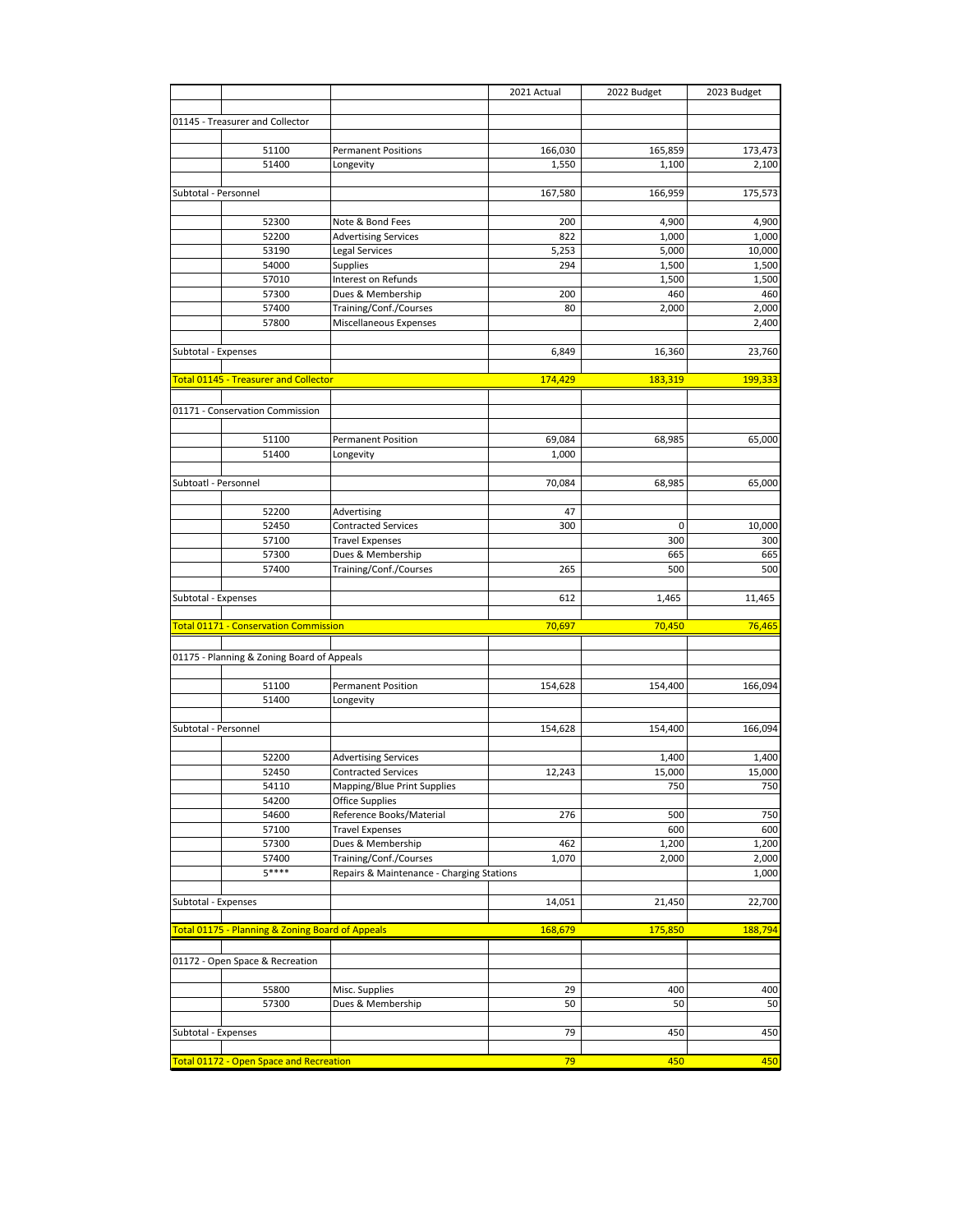|                                            |                             | 2021 Actual | 2022 Budget | 2023 Budget |
|--------------------------------------------|-----------------------------|-------------|-------------|-------------|
|                                            |                             |             |             |             |
| 01241 - Inspectional Services              |                             |             |             |             |
|                                            |                             |             |             |             |
| 51100                                      | <b>Permanent Positions</b>  | 130,760     | 127,212     | 133,959     |
| 51190                                      | <b>Other Salaries</b>       | 64,602      | 75,000      | 90,000      |
| 51400                                      | Longevity                   | 2,400       | 1,400       | 1,400       |
| Subtotal - Personnel                       |                             | 197,762     | 203,612     | 225,359     |
| 52450                                      | <b>Contracted Services</b>  | 390         |             |             |
| 54200                                      | Office Supplies             | 399         | 500         |             |
| 54400                                      | Auto Parts & Supplies       | 411         | 341         |             |
| 54600                                      | Reference Books/Material    | 428         | 250         | 1,000       |
| 57100                                      | In-State Travel             |             | 500         | 500         |
| 57300                                      | Dues & Membership           | 195         | 500         | 500         |
| 57400                                      | Training/Conf./Courses      | 95          | 1,500       | 1,500       |
| 5****                                      | Electrical Car Fleet Maint. |             |             | 2,500       |
| Subtotal - Expenses                        |                             | 1,918       | 3,591       | 6,000       |
|                                            |                             |             |             |             |
| <b>Total 01241 - Inspectional Services</b> |                             | 199,679     | 207,203     | 231,359     |
|                                            |                             |             |             |             |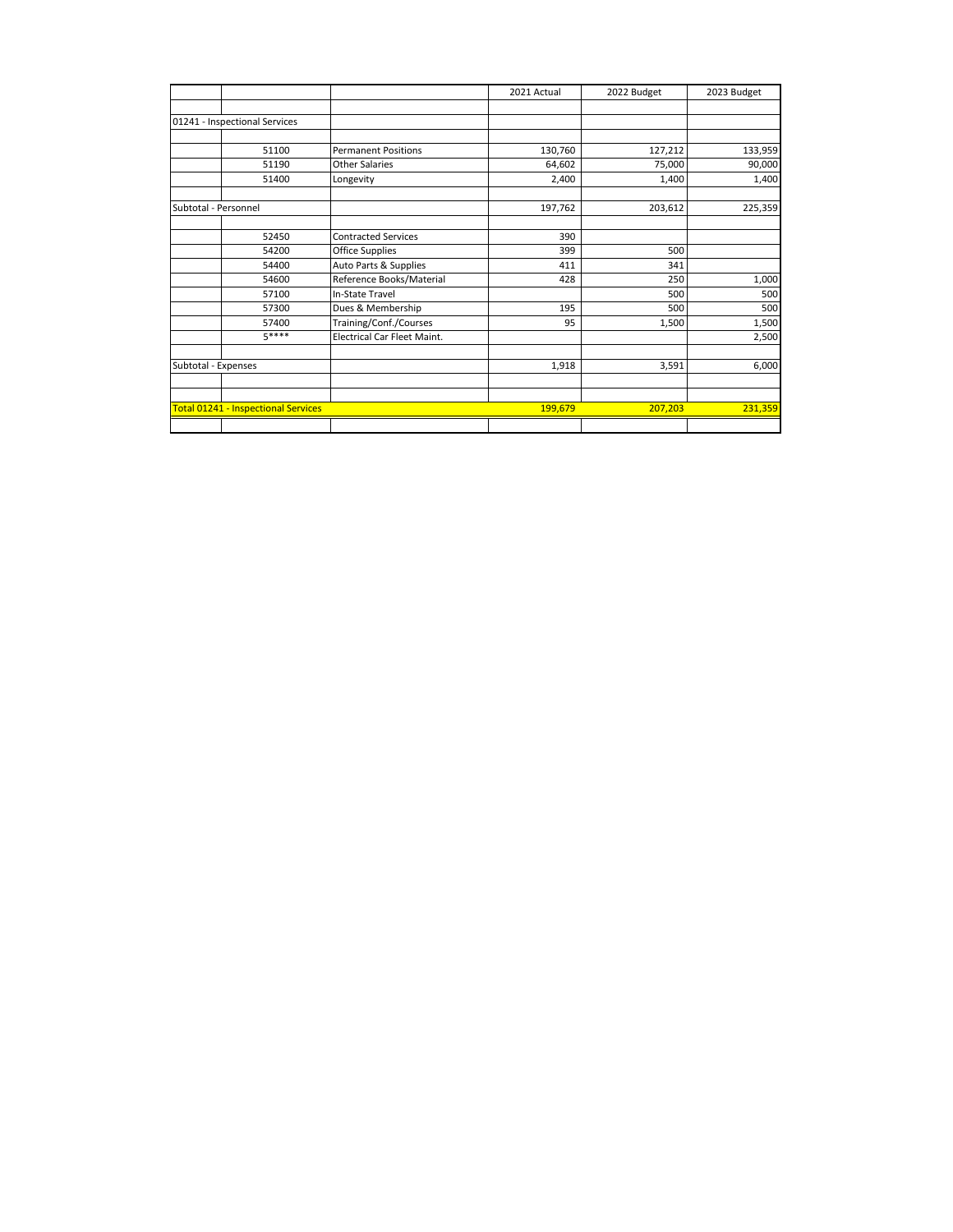|                      |                                 |                                                         | 2021 Actual | 2022 Budget | 2023 Budget |
|----------------------|---------------------------------|---------------------------------------------------------|-------------|-------------|-------------|
| 01210 - Police       |                                 |                                                         |             |             |             |
|                      |                                 | Account                                                 |             |             |             |
|                      |                                 |                                                         |             |             |             |
|                      | 51130                           | <b>Permanent Positions</b>                              | 1,993,702   | 2,581,786   | 2,611,534   |
|                      | 51310                           | O.T. to Cover Vacation                                  | 72,574      | 120,827     | 147,426     |
|                      | 51320                           | O.T. to Cover Sick/Personal                             | 130,524     | 129,763     | 142,642     |
|                      | 51330                           | Regular O.T. Police                                     | 167,330     | 115,166     | 173,496     |
|                      | 51335/51336                     | Retro Pay                                               |             |             |             |
|                      | 51340                           | O.T. to Cover Court Time                                | 3,629       | 20,672      | 20,672      |
|                      | 51400                           | Longevity & Fringes                                     | 21,689      | 21,600      | 25,900      |
|                      | 51410                           | Shift Differential                                      | 37,144      | 39,890      | 39,890      |
|                      | 51420                           | <b>Holiday Pay</b>                                      | 82,107      | 122,158     | 122,158     |
|                      | 51430                           | Officer in Charge Pay                                   | 3,902       | 4,673       | 4,673       |
|                      | 51440                           | Other Incentive                                         | 189,902     | 243,650     | 248,650     |
|                      | 51441                           | Quinn Bill                                              | 106,349     | 106,593     | 106,593     |
|                      | 51810                           | O.T. to Cover In Service                                | 48,894      | 51,725      | 67,407      |
|                      | 51820                           | O.T. to Cover Other Training                            | 51,687      | 24,525      | 34,525      |
|                      | 51900                           | Uniform Exp/Allowance                                   | 25,287      | 33,075      | 33,075      |
|                      |                                 |                                                         |             |             |             |
| Subtotal - Personnel |                                 |                                                         | 2,994,360   | 3,616,102   | 3,778,641   |
|                      |                                 |                                                         |             |             |             |
|                      | 52410                           | Maint. Service Contracts                                | 3,998       | 9,550       | 9,550       |
|                      | 52420                           | Computer/Sftwr Maint Con                                | 25,385      | 40,906      | 42,837      |
|                      | 52450                           | <b>Contracted Services</b>                              | 27,856      | 22,727      | 37,727      |
|                      | 52720                           | Radio Equip Repair/Parts                                | 7,103       | 10,500      | 10,500      |
|                      | 54120                           | Photo Supplies/Film                                     | 3,349       | 5,039       | 5,039       |
|                      | 54150                           | Postage/Stamps/Reg Mail                                 | 587         | 1,500       | 1,500       |
|                      | 54200                           | Office Supplies                                         | 4,925       | 2,111       | 2,111       |
|                      | 54400                           | Auto Parts & Supplies                                   | 46,194      | 25,200      | 25,200      |
|                      | 54490                           | <b>Firearms Supplies</b>                                | 30,477      | 26.597      | 26,597      |
|                      | 54550                           | Animal Food/Supplies                                    | 9,608       | 14,650      | 14,650      |
|                      | 54600                           | Reference Books/Material                                | 1,297       | 2,650       | 2,650       |
|                      | 55800                           | Misc. Supplies                                          | 1,906       | 2,900       | 2,900       |
|                      | 55850                           | Food - Prisoner                                         | 2,289       | 1,200       | 1,200       |
|                      | 57000                           | Other Charges - Lease                                   | 28,800      | 28,800      | 28,800      |
|                      | 57100                           | In-State Travel                                         | 392         | 2,200       | 2,200       |
|                      | 57300                           | Dues & Membership                                       | 11,385      | 10,330      | 10,530      |
|                      | 57400                           | Training/Conf./Courses                                  | 15,630      | 28,750      | 28,750      |
|                      | 57800                           | Other Misc. Expenses                                    | 4,126       | 5,000       | 5,000       |
|                      | 58500                           | Purchase of Equipment                                   |             |             |             |
| Subtotal - Expenses  |                                 |                                                         | 225,308     | 240,610     | 257,741     |
|                      |                                 |                                                         |             |             |             |
|                      |                                 | Offset: Animal Control Payment From Holliston - 2 years |             | (76,000)    | (76,000)    |
|                      |                                 |                                                         |             |             |             |
|                      | Total 01210 - Police Department |                                                         | 3,219,668   | 3,780,712   | 3,960,382   |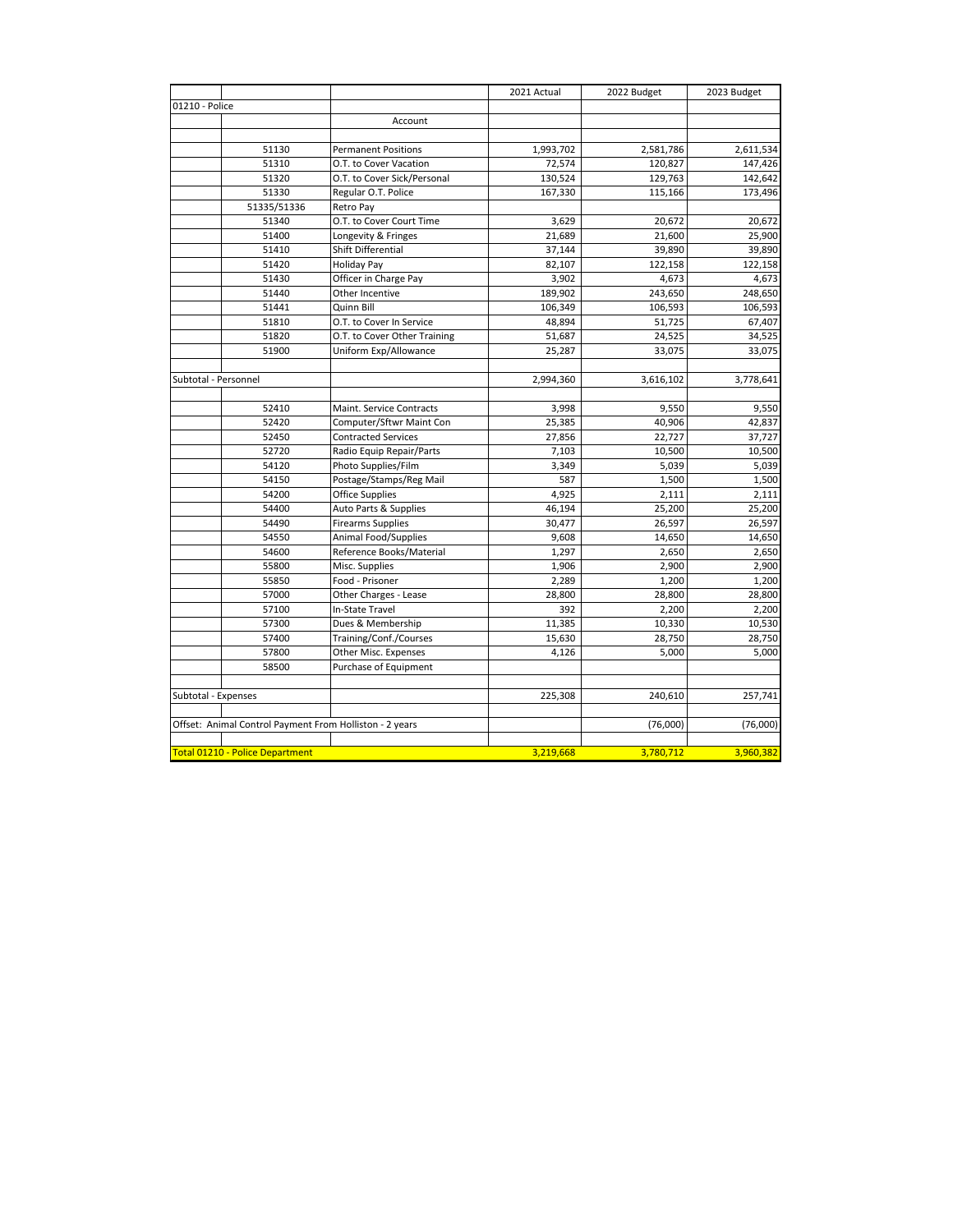|                      |                                                 |                                   | 2021 Actual | 2022 Budget | 2023 Budget |
|----------------------|-------------------------------------------------|-----------------------------------|-------------|-------------|-------------|
|                      |                                                 |                                   |             |             |             |
|                      | 01220 - Fire Department                         |                                   |             |             |             |
|                      |                                                 |                                   |             |             |             |
|                      | Object Code                                     | <b>Account Description</b>        |             |             |             |
|                      |                                                 |                                   |             |             |             |
|                      | 51100                                           | <b>Permanent Positions</b>        | 1,197,058   | 2,017,207   | 2,356,196   |
|                      | 51220                                           | Call FireFighters                 | 281         | 9,840       | 9,840       |
|                      | 51230                                           | <b>ALS Coordinator</b>            |             | 1,000       | 1,000       |
|                      | 51240                                           | E.M.T. Coordinator                |             | 1,000       | 1,000       |
|                      | 51250                                           | <b>Training Coordinator</b>       | 150         | 1,000       | 1,000       |
|                      | 51260                                           | IT/Maintenance Coordinator        |             | 1,000       | 2,000       |
|                      | 51270                                           | <b>Operations Officer</b>         |             | 1,000       | 1,000       |
|                      | 51280                                           | Investigator                      |             | 1,000       | 1,000       |
|                      | 51290                                           | Public Info Officer               |             | 1,000       | 1,000       |
|                      | 51300                                           | O.T. & Recall/Beeper              | 90,748      | 128,713     | 128,713     |
|                      | 51310                                           | O.T. to Cover Vacation            | 208,544     | 227,472     | 255,977     |
|                      | 51320                                           | O.T. to Cover Sick/Personal       | 79,359      | 100,607     | 95,000      |
|                      | 51335                                           | Retro Pay                         |             |             |             |
|                      | 51400                                           | Longevity & Fringes               | 21,258      | 23,300      | 23,400      |
|                      | 51420                                           | Holiday Pay                       | 79,414      | 90,044      | 110,609     |
|                      | 51440                                           | Other Incentives Pay              | 170,693     | 196,332     | 17,250      |
|                      | 51445                                           | Sick Incentive                    | 9,000       |             |             |
|                      | 51450                                           | <b>Education Incentive Pay</b>    | 9,029       | 13,396      | 26,690      |
|                      | 51460                                           | <b>Training Incentive</b>         | 89,683      | 79,551      | 93.026      |
|                      | 51470                                           | Detail Pay                        |             | 0           | 0           |
|                      | 51900                                           | Uniform Exp/Allowance             | 28,974      | 29,800      | 29,800      |
|                      |                                                 |                                   |             |             |             |
| Subtotal - Personnel |                                                 |                                   | 1,984,191   | 2,923,262   | 3,154,501   |
|                      |                                                 |                                   |             |             |             |
|                      | 52410                                           | Maint. Service Contracts          | 29,052      | 28,706      | 29,336      |
|                      | 52420                                           | Computer/Sftwr Maint Con          | 1,711       | 2,500       | 2,500       |
|                      | 52450                                           | <b>Contracted Services</b>        | 60,500      | 53,587      | 55,425      |
|                      | 52710                                           | Office Equip Leas                 | 45          | 2,900       | 0           |
|                      | 52720                                           | Radio Equip Repair/Parts          | 85          | 5,500       | 5,500       |
|                      | 54120                                           | Photo Supplies/Film               | 86          | 500         | 500         |
|                      | 54150                                           | Postage/Stamps/Reg Mail           | 187         | 500         | 500         |
|                      | 54200                                           | <b>Office Supplies</b>            | 2,275       | 1,235       | 1,235       |
|                      | 54220                                           | Maintenance of Fire Equipment     | 48,739      | 55,000      | 55,000      |
|                      | 54230                                           | <b>Traffic Signal Maintenance</b> | 17,244      | 15,000      | 15,000      |
|                      | 54300                                           | <b>Maintenance Supplies</b>       | 767         | 3,000       | 3,000       |
|                      | 54600                                           | Reference Books/Material          |             | 1,000       | 1,000       |
|                      | 54750                                           | E.M.S. Supplies                   | 29,836      | 21,900      | 26,400      |
|                      | 55800                                           | Misc. Supplies                    | 1,568       | 2,000       | 2,000       |
|                      | 57000                                           | Other Charges                     | 2,003       | 2,000       | 2,000       |
|                      | 57100                                           | <b>Travel Expenses</b>            |             |             |             |
|                      | 57300                                           | Dues & Membership                 | 897         | 2,000       | 2,000       |
|                      | 57400                                           | Training/Conf./Courses            | 148         | 3,000       | 3,000       |
|                      | 58500                                           | Purchases of Equipment            | 33,587      | 35,000      | 35,000      |
|                      | 58514                                           | Ambulance License                 | 1,600       | 1,600       | 2,100       |
|                      |                                                 |                                   |             |             |             |
| Subtotal - Expenses  |                                                 |                                   | 230,331     | 236,928     | 241,496     |
|                      |                                                 |                                   |             |             |             |
|                      | Offset - EMS Revolving Fund - Salaries/Benefits |                                   |             | (425,000)   | (425,000)   |
| Offset - SAFER Grant |                                                 |                                   |             | (188, 377)  | (73, 954)   |
|                      |                                                 |                                   |             |             |             |
|                      | Total 01220 - Fire Department                   |                                   | 2,214,521   | 2,546,812   | 2,897,042   |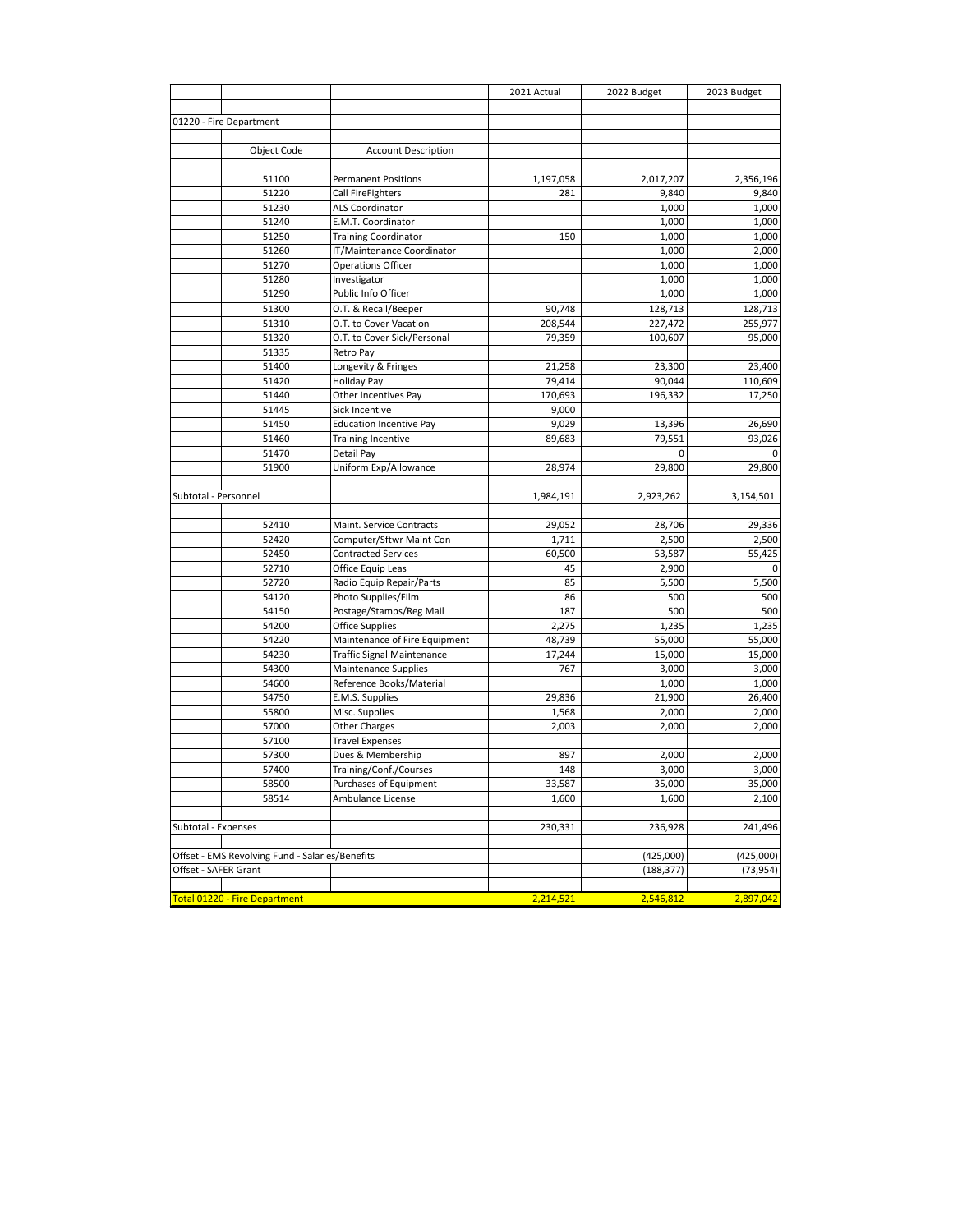|                      |                                        |                               | 2021 Actual | 2022 Budget | 2023 Budget |
|----------------------|----------------------------------------|-------------------------------|-------------|-------------|-------------|
|                      | 01544 - Human Services                 |                               |             |             |             |
|                      |                                        |                               |             |             |             |
|                      | Object Code                            | Position Control #/Category   |             |             |             |
|                      | 51330                                  | <b>Permanent Positions</b>    | 403,302     | 522,380     | 528,892     |
|                      | 51400                                  | Longevity                     | 5,420       | 5,420       | 7,570       |
|                      |                                        |                               |             |             |             |
| Subtotal - Personnel |                                        |                               | 408,722     | 527,800     | 536,462     |
|                      |                                        |                               |             |             |             |
|                      | 52450                                  | <b>Contracted Services</b>    | 1,937       | 9,850       | 11,875      |
|                      | 54400                                  | Auto Parts & Supplies         | 275         | 1,000       | 1,000       |
|                      | 55800                                  | Misc. Supplies                | 674         | 750         | 750         |
|                      | 57100                                  | In-State Travel               |             | 600         | 600         |
|                      | 57300                                  | Dues & Membership             | 589         | 1,000       | 1,000       |
|                      | 57400                                  | Training/Conf./Courses        | 20          | 3,500       | 3,500       |
|                      |                                        |                               |             |             |             |
| Subtotal - Expenses  |                                        |                               | 3,495       | 16,700      | 18,725      |
|                      |                                        |                               |             |             |             |
|                      | Offset - Grants & Revolving Accounts   |                               |             | (85, 300)   | (91, 903)   |
|                      | Total 01544 - Human Services           |                               | 412,218     | 459,200     | 463,284     |
|                      |                                        |                               |             |             |             |
|                      | 01510 - Health Department              |                               |             |             |             |
|                      |                                        |                               |             |             |             |
|                      | Object Code                            | Position Control #/Category   |             |             |             |
|                      | 51130                                  | <b>Permanent Positions</b>    | 128,767     | 136,212     | 141,706     |
|                      | 51400                                  | Longevity                     | 2,400       | 1,000       | 1,000       |
|                      | 51121                                  | Clerical Overtime             | 1,184       | 2,300       | 2,500       |
|                      |                                        |                               |             |             |             |
| Subtotal - Personnel |                                        |                               | 132,350     | 139,512     | 145,206     |
|                      |                                        |                               |             |             |             |
|                      |                                        |                               |             |             |             |
|                      | 52450                                  | <b>Contracted Services</b>    | 45,639      | 50,380      | 52,900      |
|                      | 52500                                  | <b>Purch Nursing Services</b> | 8,987       | 10,000      | 10,000      |
|                      | 53410                                  | <b>Telephone Expense</b>      | 82          | $\Omega$    | $\mathbf 0$ |
|                      | 54200                                  | <b>Office Supplies</b>        |             |             | 200         |
|                      | 55800                                  | Misc. Supplies                | 341         | 100         | 300         |
|                      | 57100                                  | In-State Travel               |             |             | 250         |
|                      | 57300                                  | Dues & Membership             | 140         | 210         | 315         |
|                      | 57400                                  | Training/Conf./Courses        | 779         | 1,000       | 2,000       |
|                      |                                        |                               |             |             |             |
| Subtotal - Expenses  |                                        |                               | 55,968      | 61,690      | 65,965      |
|                      | Offset - Revolving Accounts            |                               |             | (5,000)     | (5,000)     |
|                      |                                        |                               |             |             |             |
|                      | <b>Total 01510 - Health Department</b> |                               | 188,318     | 196,202     | 206,171     |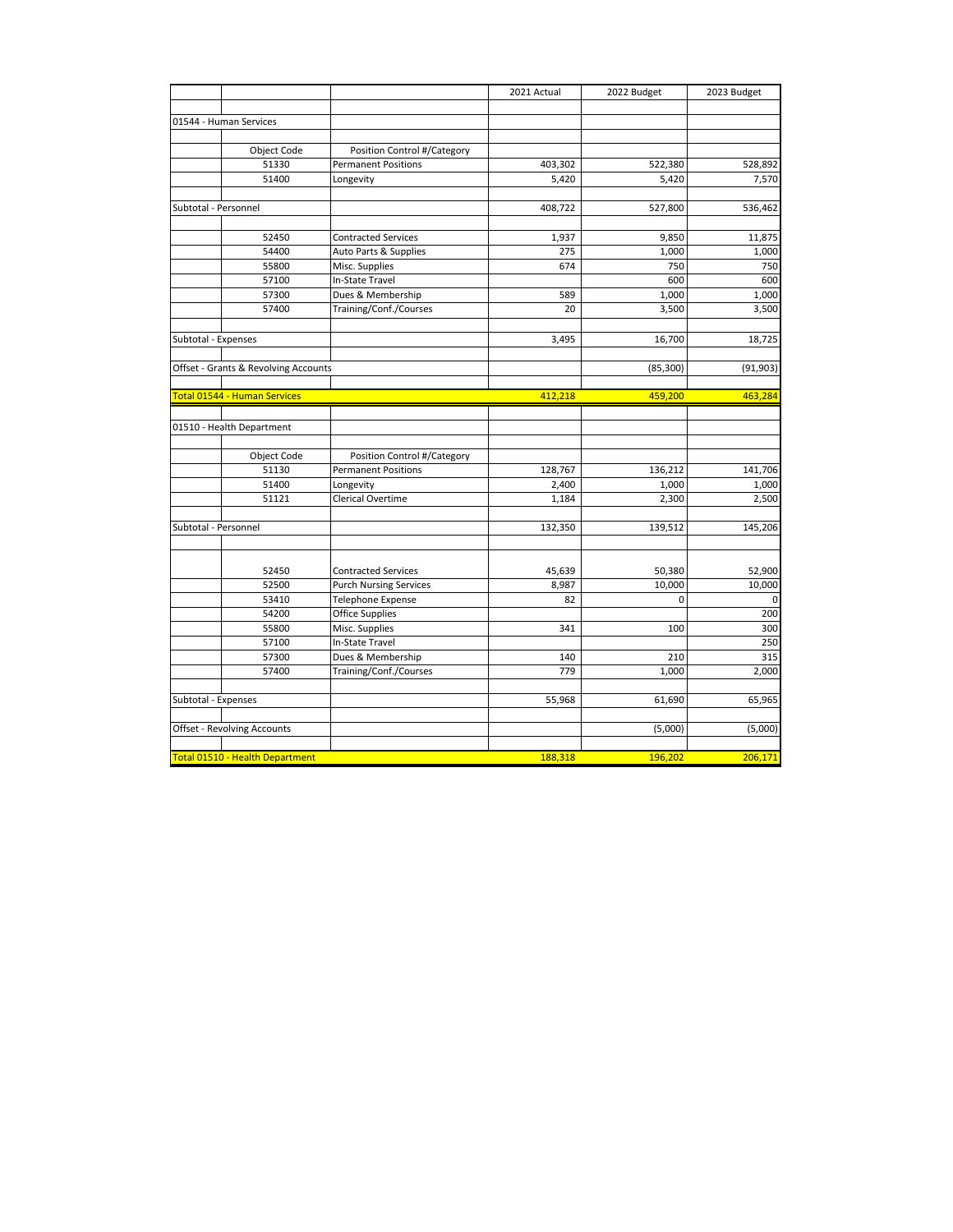|                       |                                        |                               | 2021 Actual | 2022 Budget | 2023 Budget    |
|-----------------------|----------------------------------------|-------------------------------|-------------|-------------|----------------|
|                       |                                        |                               |             |             |                |
| 01610 - Library       |                                        |                               |             |             |                |
|                       |                                        |                               |             |             |                |
|                       | Object Code                            | Position Control #/Category   |             |             |                |
|                       | 51130                                  | <b>Permanent Positions</b>    | 287,259     | 303,788     | 331,163        |
|                       | 51140                                  | Longevity                     | 3,200       | 4,500       | 3,300          |
| Subtotal - Personnel  |                                        |                               | 290,459     | 308,288     | 334,463        |
|                       | 54150                                  | Postage/Stamps/Reg Mail       |             | 121         | 121            |
|                       | 54200                                  | Office Supplies               | 5,747       | 2,500       | 2,500          |
|                       | 52710                                  | <b>Equipment Lease</b>        | 85          | 2,262       | $\overline{0}$ |
|                       | 54600                                  | Reference Books/Material      | 65,162      | 70,025      | 72,575         |
|                       | 55987                                  | <b>Technology Expenses</b>    | 4,380       |             |                |
|                       | 57300                                  | Dues & Membership             | 15,832      | 15,300      | 15,300         |
|                       | 57400                                  | Training/Conf./Courses        |             | 300         | 300            |
|                       |                                        |                               |             |             |                |
| Subtotal - Expenses   |                                        |                               | 91,206      | 90,508      | 90,796         |
| Total 01610 - Library |                                        |                               | 381,664     | 398,796     | 425,259        |
|                       | 01543 - Veterans Services              |                               |             |             |                |
|                       |                                        |                               |             |             |                |
|                       | 57000                                  | Veteran's District Assessment | 50,515      | 52,651      | 53,544         |
|                       | 54200                                  | <b>Memorial Day Expenses</b>  | 1,438       | 2,400       | 2,850          |
|                       | 57350                                  | Veterans Benefit Payments     | 70,626      | 75,000      | 75,000         |
|                       |                                        |                               |             |             |                |
| Subtotal - Expenses   |                                        |                               | 122,579     | 130,051     | 131,394        |
|                       |                                        |                               |             |             |                |
|                       | <b>Total 01543 - Veterans Services</b> |                               | 122,579     | 130,051     | 131,394        |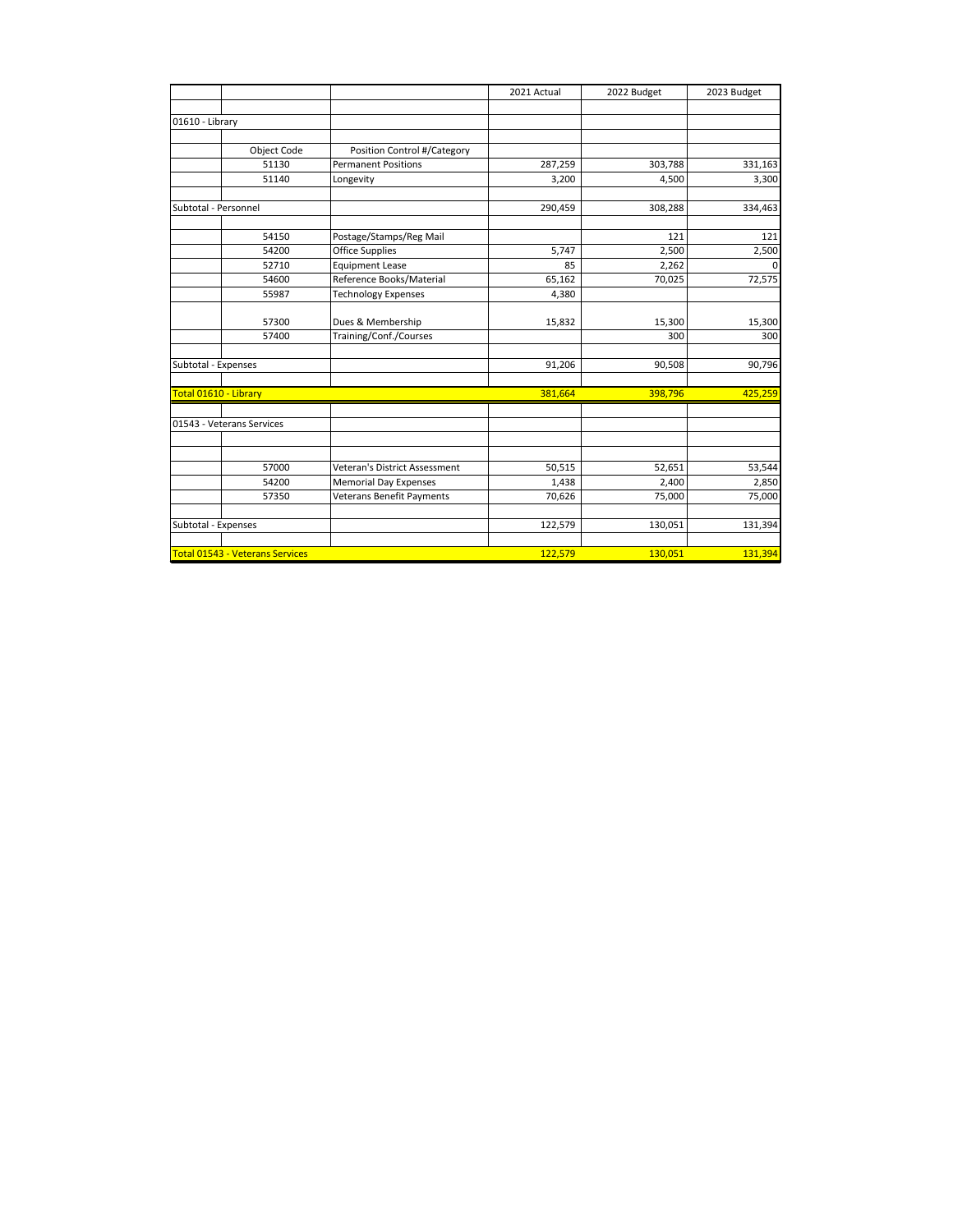|                                                  |                             | 2021 Actual | 2022 Budget | 2023 Budget |
|--------------------------------------------------|-----------------------------|-------------|-------------|-------------|
|                                                  |                             |             |             |             |
| Public Works & Buildings                         |                             |             |             |             |
| 01192 - Public Buildings                         |                             |             |             |             |
|                                                  |                             |             |             |             |
| Account                                          | <b>Account Description</b>  |             |             |             |
| 51130                                            | <b>Permanent Positions</b>  | 142,103     | 211,271     | 186,029     |
| 51400                                            | Longevity                   | 1,500       | 1,200       | 1,200       |
| 51300                                            | Overtime                    |             |             | 20,000      |
|                                                  |                             |             |             |             |
| Subtotal - Personnel                             |                             | 143,603     | 212,471     | 207,229     |
|                                                  |                             |             |             |             |
| 52100                                            | Utilities Expenses          | 210,818     | 190,000     | 215,000     |
| 52450                                            | <b>Contracted Services</b>  | 174,866     | 200,000     | 200,000     |
| 54300                                            | <b>Maintenance Supplies</b> | 22,271      | 35,000      | 35,000      |
| 54400                                            | Auto Parts & Supplies       | 546         | 1,800       | 1,800       |
| 55800                                            | Misc. Supplies              | 2,993       | 1,200       | 10,000      |
| 57100                                            | <b>Travel Expenses</b>      |             | 250         | 250         |
| 57400                                            | Training/Conf./Courses      |             | 500         | 500         |
|                                                  |                             |             |             |             |
| Subtotal - Expenses                              |                             | 411,495     | 428,750     | 462,550     |
|                                                  |                             |             |             |             |
| Offsets - Grants & Revolving                     |                             |             |             |             |
| Total 01192 - Public Buildings                   |                             | 555,098     | 641,221     | 669,779     |
|                                                  |                             |             |             |             |
| 01421 - Public Works Administration              |                             |             |             |             |
|                                                  |                             |             |             |             |
| Object Code                                      | Position Control #/Category |             |             |             |
| 51100                                            | <b>Permanent Positions</b>  | 85,292      | 82,238      | 130,480     |
| 51400                                            | Longevity                   | 1,493       | 1,464       | 1,285       |
| Subtotal - Personnel                             |                             |             |             |             |
|                                                  |                             | 86,785      | 83,702      | 131,765     |
| 52450                                            | <b>Contracted Services</b>  |             |             |             |
| 57100                                            | In-State Travel             |             | 150         | 150         |
| 57300                                            | Dues & Membership           | 67          | 1,000       | 1,000       |
| 57400                                            | Training/Conf./Courses      |             | 2,000       | 2,000       |
| 58000                                            | Capital Outlay              |             |             |             |
|                                                  |                             |             |             |             |
|                                                  |                             |             |             |             |
| Subtotal - Expenses                              |                             | 67          | 3,150       | 3,150       |
|                                                  |                             |             |             |             |
| <b>Total 01421 - Public Works Administration</b> |                             | 86,852      | 86,852      | 134,915     |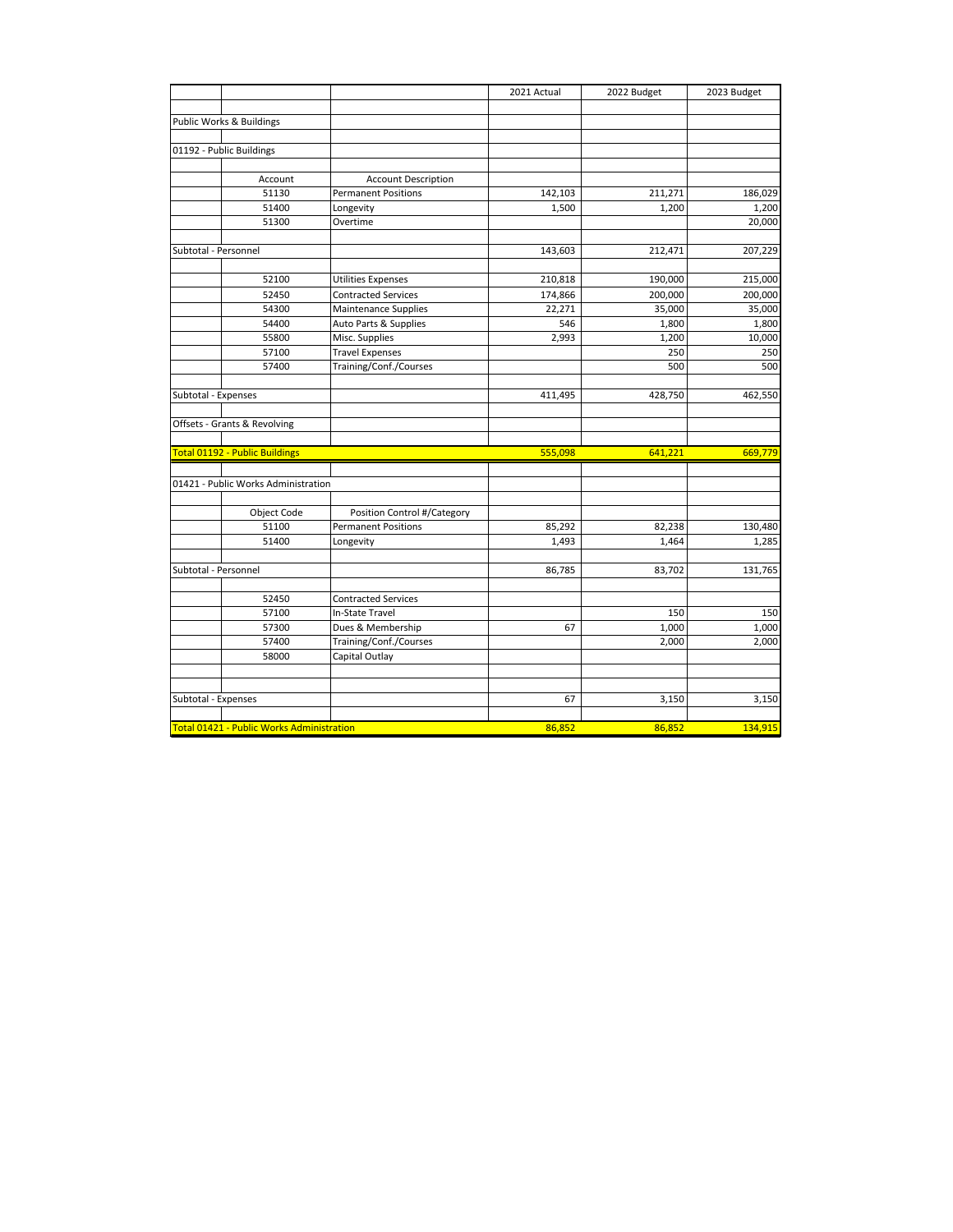|                              |                                | 2021 Actual | 2022 Budget | 2023 Budget |
|------------------------------|--------------------------------|-------------|-------------|-------------|
|                              |                                |             |             |             |
| 01422 - Public Works Highway |                                |             |             |             |
|                              |                                |             |             |             |
| Object Code                  | Position Control #/Category    |             |             |             |
| 51130                        | <b>Permanent Positions</b>     | 313,901     | 333,941     | 355,588     |
| 51300                        | Overtime & Recall/Beeper       | 14,719      | 19,802      | 22,000      |
| 51350                        | <b>Beeper Allowance</b>        | 10,959      | 11,750      | 12,500      |
| 51400                        | Longevity                      | 1,251       | 1,750       | 2,406       |
| 51900                        | Uniform Expenses/Allowance     | 4,975       | 5,000       | 5,000       |
| Subtotal - Personnel         |                                | 345,806     | 372,243     | 397,494     |
|                              |                                |             |             |             |
| 52000                        | <b>Purchase of Services</b>    | 71          | 500         | 500         |
| 52100                        | <b>Utilities Expenses</b>      |             |             |             |
| 52410                        | Maint. Service Contracts       |             | 150         |             |
| 52450                        | <b>Contracted Services</b>     | 139,176     | 113,500     | 113,500     |
| 52710                        | Office Equipment Lease         |             | 1,000       | 1,000       |
| 52720                        | Radio Equip Repair/Parts       | 53          | 100         | 100         |
| 52966                        | <b>Stormwater Maintenance</b>  | 17,974      | 30,000      | 30,000      |
| 529XX                        | Property and Trail Maintenance | 5,202       | 64,012      | 64,012      |
| 53410                        | <b>Telephone Expense</b>       |             | 500         | 500         |
| 54000                        | <b>Supplies</b>                | 1,867       | 2,000       | 2,000       |
| 54150                        | Postage/Stamps/Reg Mail        | 51          | 155         | 155         |
| 54200                        | Office Supplies                | 604         | 630         | 630         |
| 54300                        | Maintenance Supplies           | 35          | 900         | 900         |
| 54400                        | Auto Parts & Supplies          | 18,362      | 25,000      | 25,000      |
| 54430                        | Sign Supply-Road/Traffic       | 5,163       | 4,120       | 4,120       |
| 54450                        | Tools/Hardware                 | 4,406       | 5,000       | 5,000       |
| 54710                        | Concrete                       | 1,582       | 500         | 500         |
| 54720                        | Asphalt                        | 18,929      | 30,000      | 30,000      |
| 54730                        | Gravel, Loam, Mulch            | 4,370       | 3,000       | 5,000       |
| 55800                        | Misc. Supplies                 | 8,681       | 8,000       | 8,000       |
| 57100                        | <b>Travel Expenses</b>         | 12          |             |             |
| 57300                        | Dues & Membership              |             | 100         | 100         |
| 57400                        | Training/Conf./Courses         | 1,528       | 2,500       | 2,500       |
| 58500                        | Purchase of Equipment          |             |             |             |
|                              |                                |             |             |             |
| Subtotal - Expenditures      |                                | 228,067     | 291,667     | 293,517     |
| Total 01422 - Highway        |                                | 573.873     | 663.909     | 691,010     |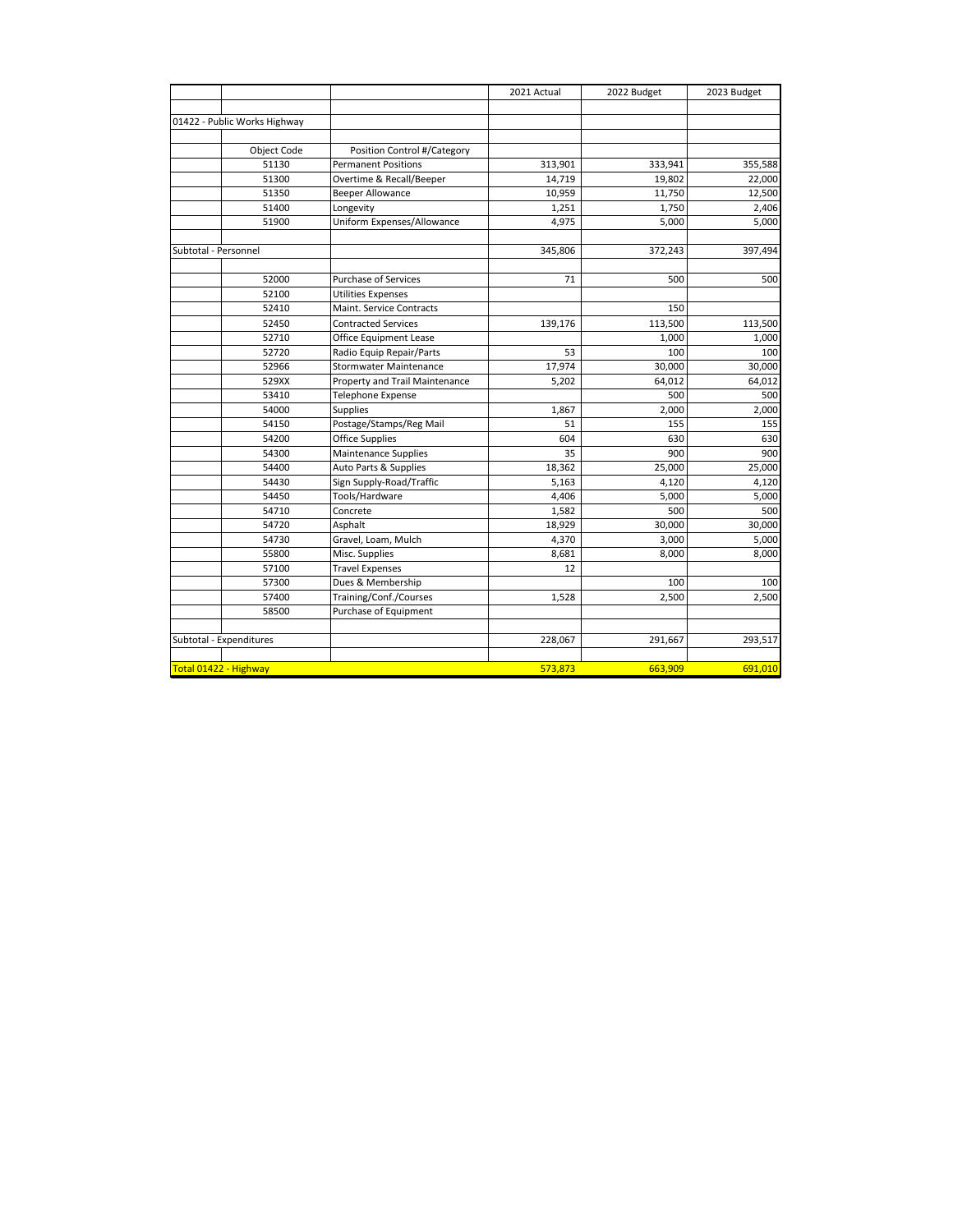|                      |                                      |                              | 2021 Actual | 2022 Budget | 2023 Budget |
|----------------------|--------------------------------------|------------------------------|-------------|-------------|-------------|
|                      |                                      |                              |             |             |             |
|                      | 01491 - Cemetery Parks & Trees       |                              |             |             |             |
|                      |                                      |                              |             |             |             |
|                      | Object Code                          | Position Control #/Category  |             |             |             |
|                      | 51130                                | <b>Permanent Positions</b>   | 208,092     | 210,911     | 217,030     |
|                      | 51300                                | Overtime & Recall/Beeper     | 3,089       | 4,455       | 5,000       |
|                      | 51400                                | Longevity                    | 1,280       | 2,000       | 1,120       |
|                      | 51900                                | Uniform Expenses/Allowance   | 3,607       | 4,000       | 4,000       |
| Subtotal - Personnel |                                      |                              | 216,067     | 221,366     | 227,150     |
|                      | 52000                                | <b>Purchase of Services</b>  | 1,300       | 400         | 400         |
|                      | 52410                                | Maintenance Service Contract |             | 105         | 105         |
|                      | 52450                                | <b>Contracted Services</b>   | 8,418       | 10,000      | 10,000      |
|                      | 52965                                | <b>Beaver Control</b>        |             | 1,000       | 1,000       |
|                      | 54000                                | <b>Supplies</b>              | 1,143       |             |             |
|                      | 54150                                | Postage/Stamps/Reg Mail      |             | 150         | 150         |
|                      | 54400                                | Auto Parts & Supplies        | 4,443       | 6,000       | 6,000       |
|                      | 54420                                | Cem & Park Supplies          | 1,966       | 500         | 500         |
|                      | 54450                                | Tools/Hardware               |             | 500         | 500         |
|                      | 54460                                | Trees/Shrubs-Replacement     | 255         | 250         | 250         |
|                      | 55800                                | Misc. Supplies               | 1,091       | 1,000       | 1,000       |
|                      | 57300                                | Dues & Membership            |             | 100         | 100         |
|                      | 57400                                | Training/Conf./Courses       | 624         | 1,500       | 1,500       |
|                      | 58500                                | Purchases of Equipment       |             |             |             |
| Subtotal - Expenses  |                                      |                              | 19,239      | 21,505      | 21,505      |
|                      |                                      |                              |             |             |             |
|                      | Total 01491 - Cemetery Parks & Trees |                              | 235,306     | 242,871     | 248,655     |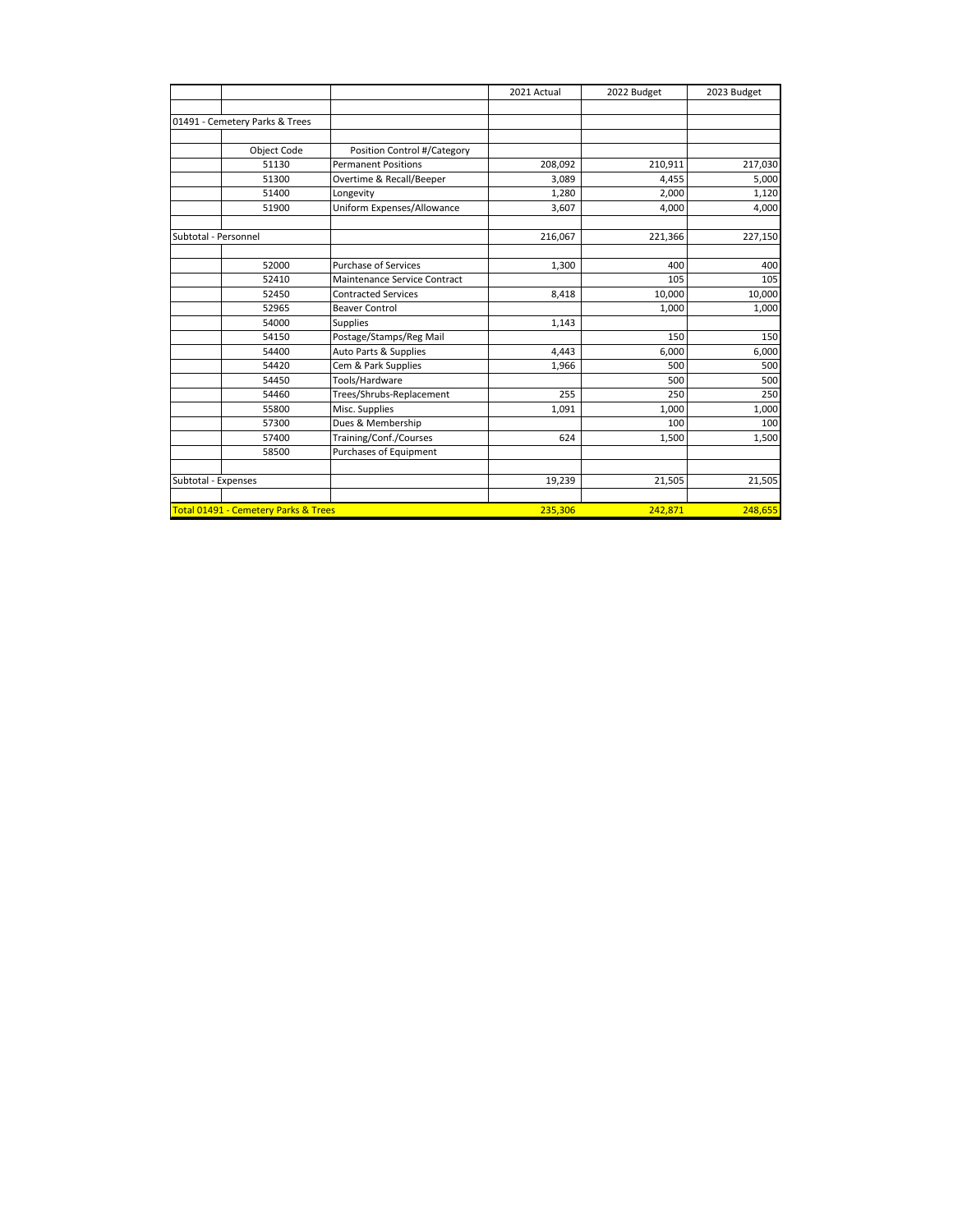|                      |                                      |                                                           | 2021 Actual | 2022 Budget | 2023 Budget |
|----------------------|--------------------------------------|-----------------------------------------------------------|-------------|-------------|-------------|
|                      |                                      |                                                           |             |             |             |
|                      | 01423 - Snow and Ice Removal         |                                                           |             |             |             |
|                      |                                      |                                                           |             |             |             |
|                      | Object Code<br>51100                 | Position Control #/Category<br><b>Permanent Positions</b> |             |             |             |
|                      | 51300                                | Overtime                                                  | 105,940     | 24,800      | 24,800      |
|                      |                                      |                                                           |             |             |             |
| Subtotal - Personnel |                                      |                                                           | 105,940     | 24,800      | 24,800      |
|                      |                                      |                                                           |             |             |             |
|                      | 51350                                | <b>Beeper Allowance</b>                                   | 12,702      | 4,400       | 4,400       |
|                      | 52450                                | <b>Contracted Services</b>                                | 314,574     | 80,000      | 80,000      |
|                      | 54400                                | Auto Parts & Supplies                                     | 33,033      | 15,000      | 15,000      |
|                      | 54950                                | Sand, Salt, Etc.                                          | 187,311     | 125,000     | 125,000     |
|                      | 55800                                | Misc. Supplies                                            | 6,921       | 5,000       | 5,000       |
|                      | 58500                                | Purchases of Equipment                                    | 26,907      | 31,000      | 31,000      |
|                      |                                      |                                                           |             |             |             |
| Subtotal - Expenses  |                                      |                                                           | 581,448     | 260,400     | 260,400     |
|                      |                                      |                                                           |             |             |             |
|                      | Total 01423 - Snow and Ice Removal   |                                                           | 687,388     | 285,200     | 285,200     |
|                      | 01424 - Streetlighting               |                                                           |             |             |             |
|                      |                                      |                                                           |             |             |             |
|                      | Object Code                          | Position Control #/Category                               |             |             |             |
|                      |                                      |                                                           |             |             |             |
|                      | 52000                                | Purchase of Services                                      | 5,101       | 5,000       | 10,000      |
|                      | 52100                                | <b>Utilities Expenses</b>                                 | 33,068      | 40,000      | 35,000      |
|                      |                                      |                                                           |             |             |             |
| Subtotal - Expenses  |                                      |                                                           | 38,169      | 45,000      | 45,000      |
|                      |                                      |                                                           |             |             |             |
|                      | Total 01424 - Streetlighting         |                                                           | 38,169      | 45,000      | 45,000      |
|                      |                                      |                                                           |             |             |             |
|                      | 01429 - Combined Fuel Account        |                                                           |             |             |             |
|                      |                                      |                                                           |             |             |             |
|                      | Object Code                          | Position Control #/Category                               |             |             |             |
|                      | 54800                                | Gasoline                                                  | 99,169      | 75,000      | 100,000     |
|                      | 54880                                | Diesel                                                    | 43,328      | 75,000      | 60,000      |
|                      | 55800                                | Misc. Supplies                                            | 6,759       | 1,000       | 5,000       |
| Subtotal - Expenses  |                                      |                                                           | 149,256     | 151,000     | 165,000     |
|                      |                                      |                                                           |             |             |             |
|                      | Total 01429 - Combined Fuel Account  |                                                           | 149,256     | 151,000     | 165,000     |
|                      |                                      |                                                           |             |             |             |
| Education            |                                      |                                                           |             |             |             |
|                      |                                      |                                                           |             |             |             |
|                      | 01300 - Ashland Public Schools       |                                                           |             |             |             |
|                      |                                      |                                                           |             |             |             |
|                      | Object Code                          | Position Control #/Category                               |             |             |             |
|                      | 51170                                | Salaries Instructional                                    | 27,591,033  | 28,919,198  | 30,003,668  |
|                      |                                      |                                                           |             |             |             |
| Subtotal - Personnel |                                      |                                                           | 27,591,033  | 28,919,198  | 30,003,668  |
|                      |                                      |                                                           |             |             |             |
|                      | 52100                                | Other Expenses                                            | 6,979,722   | 7,241,462   | 7,784,609   |
| Subtotal - Expenses  |                                      |                                                           | 6,979,722   | 7,241,462   | 7,784,609   |
|                      |                                      |                                                           |             |             |             |
|                      | Total 01300 - Ashland Public Schools |                                                           | 34,570,755  | 36,160,660  | 37,788,278  |
|                      |                                      |                                                           |             |             |             |
|                      | 01399 - Keefe Tech Assessment        |                                                           |             |             |             |
|                      |                                      |                                                           |             |             |             |
|                      | Object Code                          | Position Control #/Category                               |             |             |             |
|                      | 56910                                | Vocational School Assessment                              | 1,073,436   | 1,323,379   | 1,323,379   |
|                      |                                      |                                                           |             |             |             |
| Subtotal - Expenses  |                                      |                                                           | 1,073,436   | 1,323,379   | 1,323,379   |
|                      |                                      |                                                           |             |             |             |
|                      | Total 01399 - Keefe Tech Assessment  |                                                           | 1,073,436   | 1,323,379   | 1,323,379   |
|                      |                                      |                                                           |             |             |             |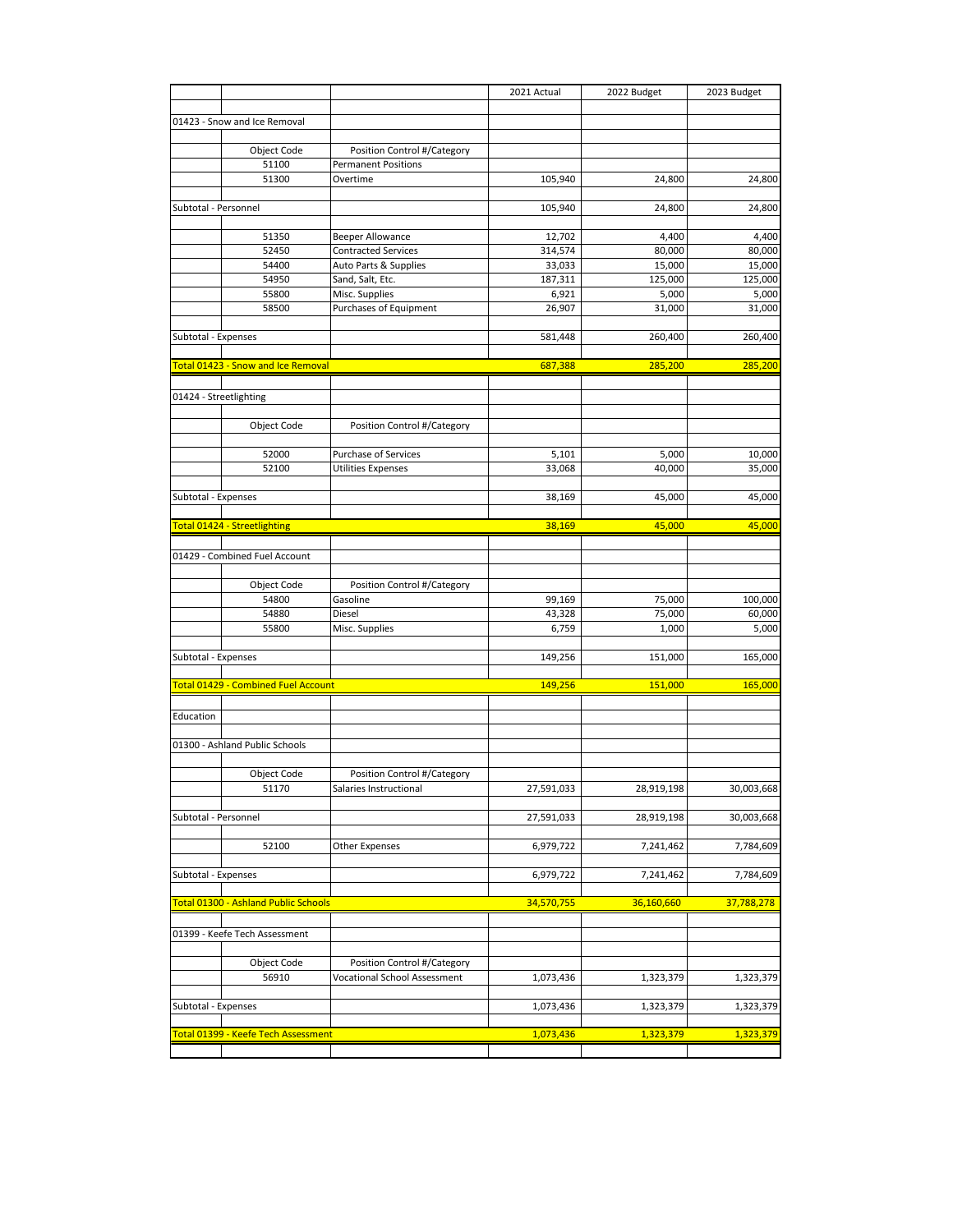|                        |                                                 |                                      | 2021 Actual | 2022 Budget    | 2023 Budget    |
|------------------------|-------------------------------------------------|--------------------------------------|-------------|----------------|----------------|
| Debt Service & Capital |                                                 |                                      |             |                |                |
|                        |                                                 |                                      |             |                |                |
| 01710 - Debt Service   |                                                 |                                      |             |                |                |
|                        |                                                 |                                      |             |                |                |
|                        | Object Code                                     | Position Control #/Category          |             |                |                |
|                        |                                                 |                                      |             |                |                |
|                        |                                                 | Non-Excluded Principal               | 1,186,560   | 2,388,000      | 2,413,000      |
|                        |                                                 | Non-Excluded Interest                | 411,695     | 709,327        | 646,882        |
|                        |                                                 | <b>Excluded Principal</b>            | 1,615,940   | 2,225,000      | 2,152,000      |
|                        |                                                 | <b>Excluded Interest</b>             | 387,945     | 963,476        | 1,481,540      |
|                        |                                                 | Public Safety Offset                 |             | $-750,000$     | $-750,000$     |
|                        |                                                 | <b>Bond Premium Offset</b>           |             | $-22,112$      | $-22,112$      |
|                        |                                                 |                                      |             |                |                |
|                        |                                                 | Ban Paydowns/Interest                | 678,655     |                | 198,500        |
|                        |                                                 |                                      |             |                |                |
|                        |                                                 | <b>Future Authorizations</b>         | $\mathbf 0$ | 100,000        | 130,000        |
|                        | Total 01710 - Debt Service                      |                                      | 4,280,795   | 5,613,691      | 6,249,810      |
|                        |                                                 |                                      |             |                |                |
| 01930 - Capital        |                                                 |                                      |             |                |                |
|                        |                                                 |                                      |             |                |                |
|                        | Object Code                                     | Position Control #/Category          |             |                |                |
|                        | 58000                                           | Capital Items                        | 796,163     | 500,000        | 500,000        |
| Total 01930 - Capital  |                                                 |                                      | 796,163     | 500,000        | 500,000        |
|                        |                                                 |                                      |             |                |                |
|                        | 01965 - Municipal Efficiency Program            |                                      |             |                |                |
|                        |                                                 |                                      |             |                |                |
|                        | Object Code                                     | Position Control #/Category          |             |                |                |
|                        | 52255                                           | <b>Municipal Efficiency Projects</b> |             | 0              | 0              |
|                        |                                                 |                                      |             |                |                |
|                        | <b>Total 01965 Municipal Efficiency Program</b> |                                      | ÷           | $\overline{0}$ | $\overline{0}$ |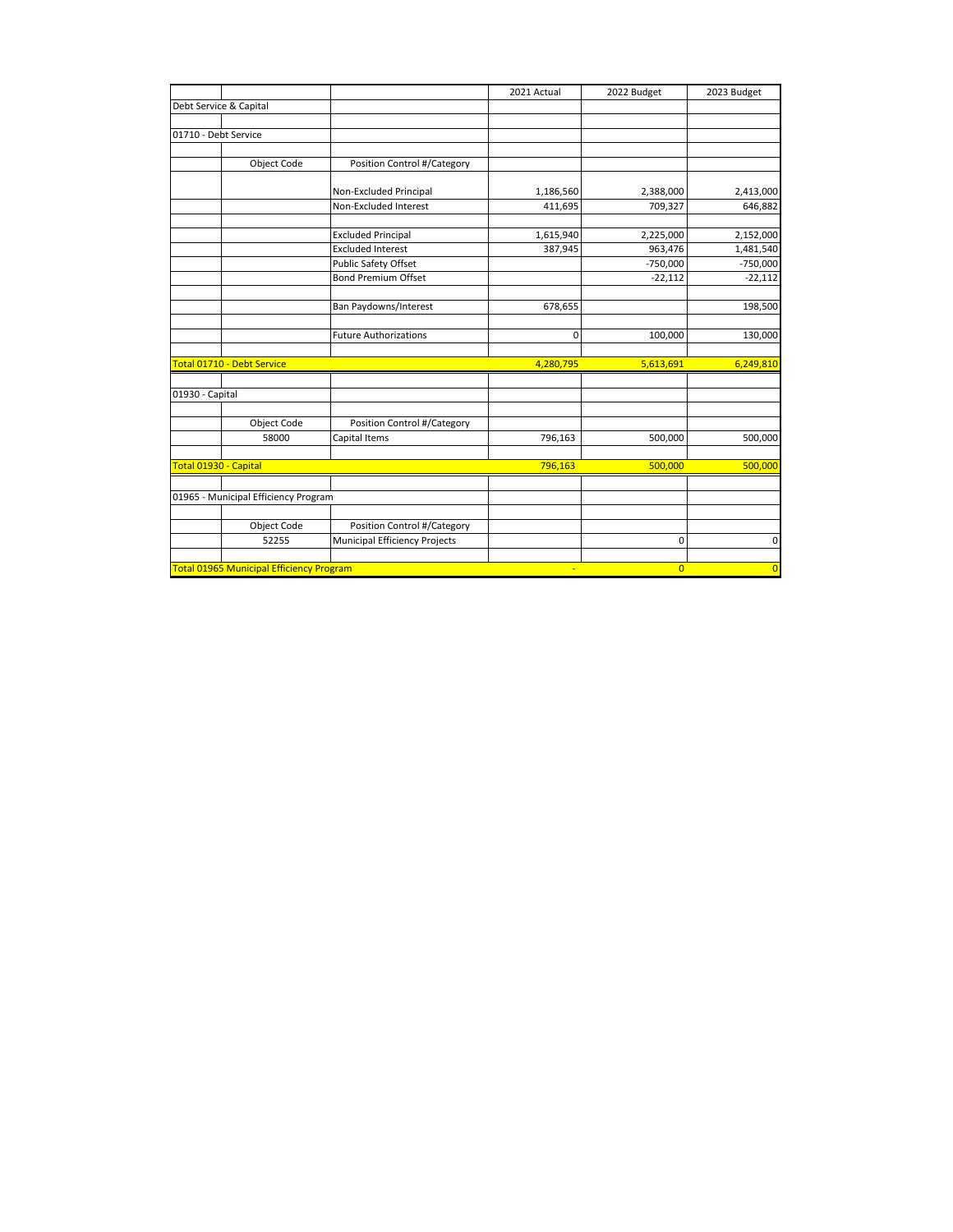|                                         |                                   | 2021 Actual | 2022 Budget    | 2023 Budget    |
|-----------------------------------------|-----------------------------------|-------------|----------------|----------------|
|                                         |                                   |             |                |                |
| Benefits and Insurance                  |                                   |             |                |                |
|                                         |                                   |             |                |                |
| 01911 - Employee Retirement             |                                   |             |                |                |
|                                         |                                   |             |                |                |
| <b>Object Code</b>                      | Position Control #/Category       |             |                |                |
| 51700                                   | Middlesex Retirement System Asses | 3,192,874   | 3,563,976      | 3,793,010      |
|                                         |                                   |             |                |                |
| Total 01911 - Employee Retirement       |                                   | 3,192,874   | 3,563,976      | 3,793,010      |
| 01912 - Workers Compensation            |                                   |             |                |                |
|                                         |                                   |             |                |                |
| Object Code                             | Position Control #/Category       |             |                |                |
| 51710                                   | <b>Workers Comp Insurance</b>     | 279,530     | 350,000        | 350,000        |
| Total 01912 - Workers Compensation      |                                   | 279,530     | 350,000        | 350,000        |
|                                         |                                   |             |                |                |
| 01913 - Unemployment Compensation       |                                   |             |                |                |
| Object Code                             | Position Control #/Category       |             |                |                |
| 51720                                   | Unemployment Comp Insurance       | (1, 312)    | 102,000        | 60,000         |
| Total 01913 - Unemployment Compensation |                                   | (1, 312)    | 102,000        | 60,000         |
|                                         |                                   |             |                |                |
| 01914 - Employee Health Fringes         |                                   |             |                |                |
| Object Code                             | Position Control #/Category       |             |                |                |
| 51730                                   | Physicals, Etc.                   | 5,000       | 0              | 0              |
|                                         |                                   |             |                |                |
| Total 01914 - Employee Health Fringes   |                                   | 5.000       | $\overline{0}$ | $\overline{0}$ |